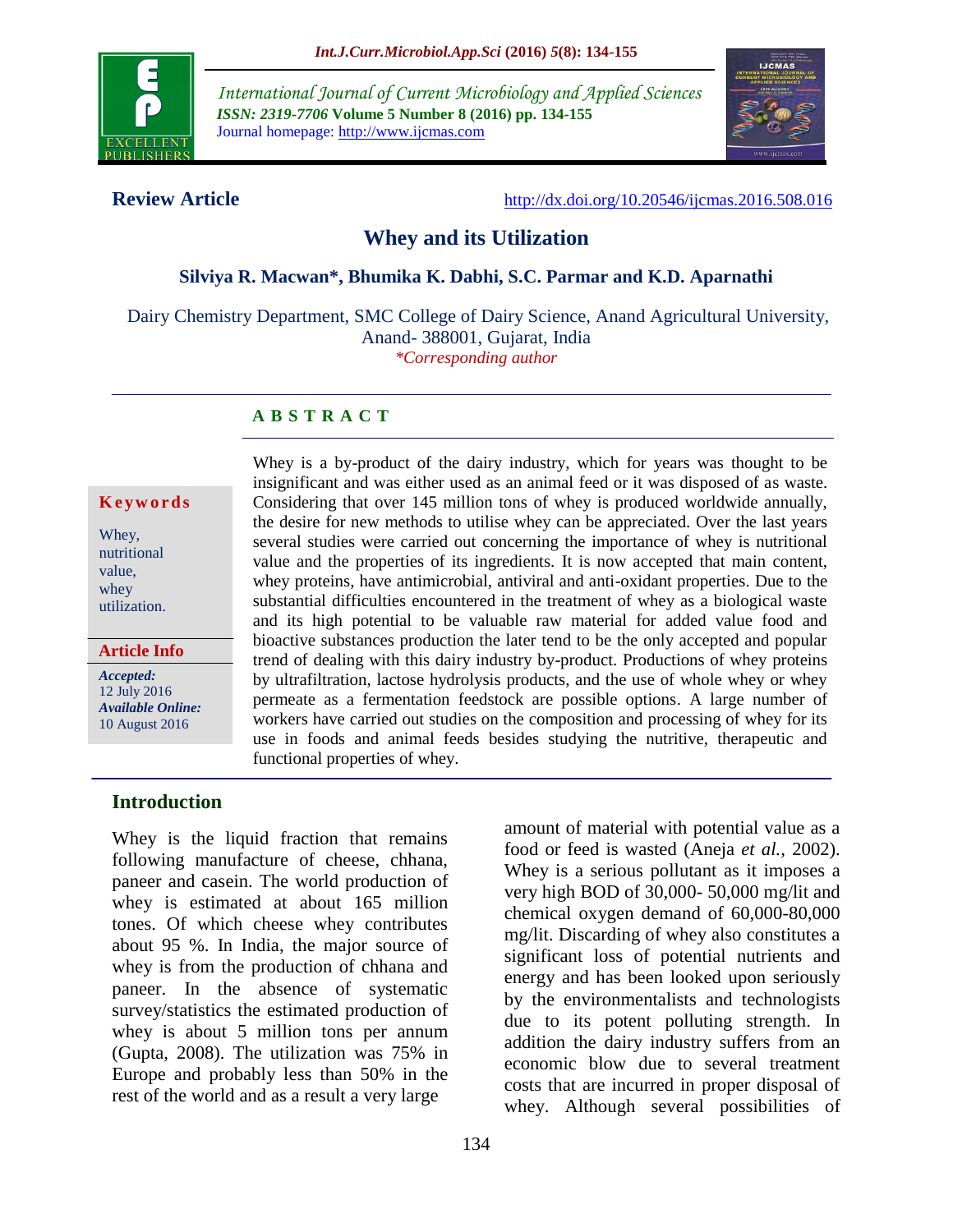cheese whey utilization have been explored, a major portion of the world cheese whey production is discarded as effluent. Its disposal as waste poses serious pollution problems for the surrounding environment (Marwaha & Kennedy, 1988; Gonzalez-Siso, 1996).

Interestingly, over the last few decades, dairy industries have applied different technologies to process cheese whey resulting in its separation into its principle components, comprising fractions enriched in proteins, lactose and minerals. It was the introduction of new separation technologies such as ion exchange, electrodialysis and membrane filtration, which created possibility of producing a wide range of new products based on whey, including functional food ingredients with added value and products for pharmaceutical and medical industries, Nielsen, *et al.,* (2002). Now-a-days it is no longer considered a waste product but the treasure house of nutritionally rich whey components. Thus its utilization in the human food chain is now being predominantly favoured due to the economic opportunities provided by some of the milk nutrients present in whey (Jelen, 2002a). Productions of whey proteins by ultrafiltration, lactose hydrolysis products, and the use of whole whey or whey permeate as a fermentation feedstock are possible options (Marwaha, 1988). A large number of workers have carried out studies on the composition and processing of whey for its use in foods and animal feeds besides studying the nutritive, therapeutic and functional properties of whey.

## **Types and Composition of Whey**

Whey may be defined broadly as the serum or watery part of milk remaining after separation of the curd, which results from the coagulation of milk proteins by acid or

proteolytic enzymes. The type and composition of whey at dairy plants mainly depends upon the processing techniques used for casein removal from liquid milk. The most often encountered type of whey originates from manufacture of cheese or certain casein products, where processing is based on coagulating the casein by rennet, an industrial casein-clotting preparation containing chymosin or other caseincoagulating enzymes (Fox *et al.*, 2000). Rennet-induced coagulation of casein occurs at approximately pH 6.5; this type of whey is referred to as sweet whey (Table 1). The second type of whey, acid whey ( $pH < 5$ ), results from processes using fermentation or addition of organic or mineral acids to coagulate the casein, as in the manufacture of fresh cheese or most industrial casein (Jelen, 2003). In general, whey produced from rennet-coagulated cheeses is low in acidity, while the production of fresh acid cheeses such as ricotta or cottage cheese / paneer or chhana yields medium acid or acid whey.

Whey from cottage cheese manufacture is called "Acid whey" since it is produced during acid coagulation of milk proteins and has a low pH and consequently longer storage life than "sweet whey" which is produced by enzymatic coagulation of milk proteins i.e. during manufacture of cheddar and other kinds of cheese (Chandra, 1980).

The classification of whey based on acidity and pH is given in Table 2.

In the production of cheese or casein, about 80 to 90 % of original milk used yields whey as a by-product, which contains about 50 % of the milk constituents (Jayaprakasha, 1992). Whey retains about 45-55 % of the milk nutrients comprising serum proteins, lactose, minerals and vitamins. The composition of whey varies depending on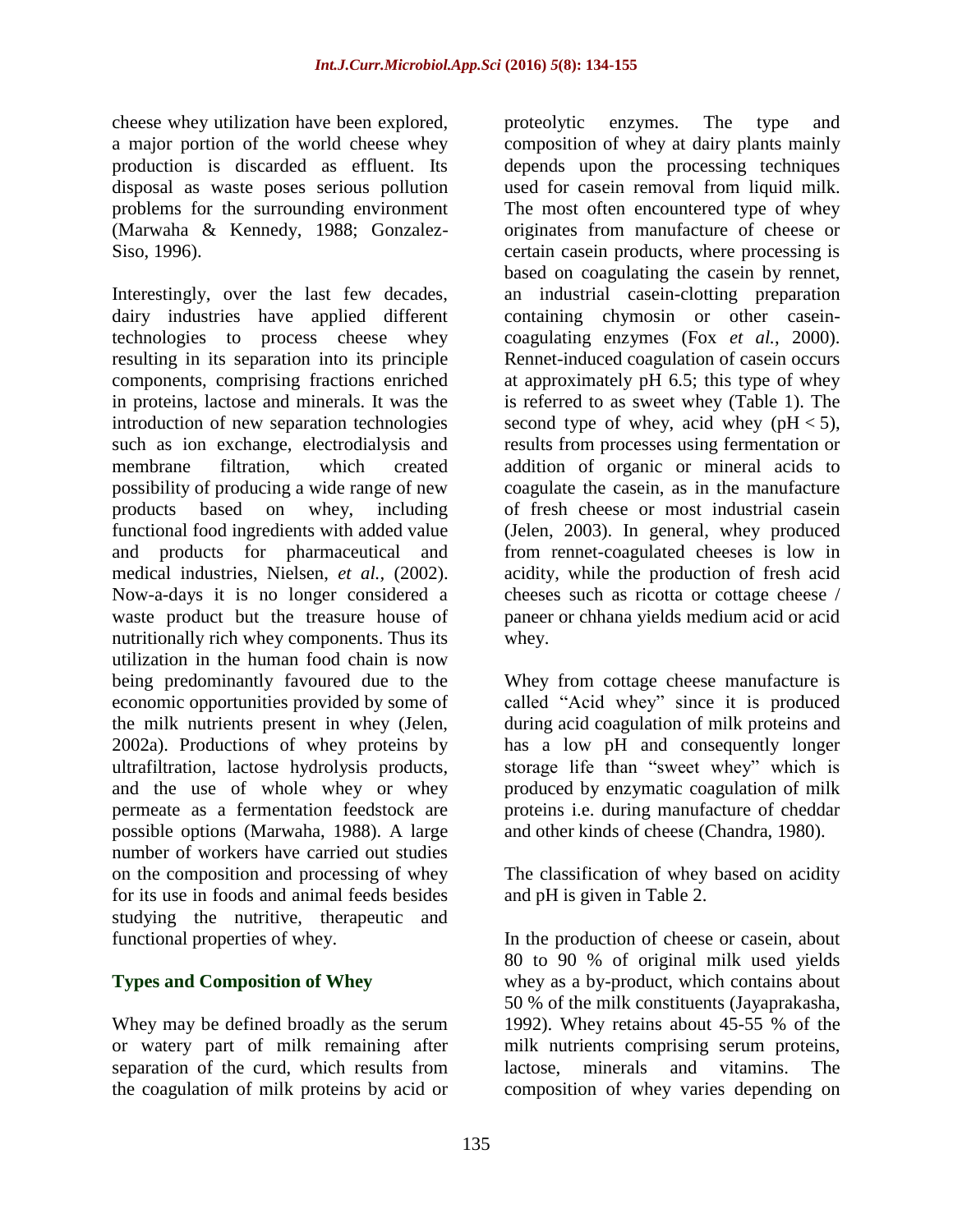the type of coagulation. The pH of cheese whey ranges from 5.9 to 6.4 and that of chhana, paneer and Shrikhand whey between 5.3 and 5.6. The Total Solids (TS), fat and protein content of cheese whey is more than that of acid whey, but there is higher amount of calcium, phosphorus and lactic acid in acid whey as compared to sweet whey. The typical composition of sweet whey and acid whey is in Table: 3.

The main components of both sweet and acid whey, after water, are lactose (approximately 70–72% of the total solids), whey proteins (approximately 8–10%) and minerals (approximately 12–15%) Gupta (2000) (Table 3). The main differences between the two whey types are in the mineral content, acidity and composition of the whey protein fraction. The acid coagulation approach results in substantially increased acidity (final pH approximately 4.5), necessary for casein precipitation. At this low pH, the colloidal calcium contained in the casein micelles in normal milk is solubilised and partitioned into the whey. Rennet clotting produces a fragment kcasein molecule, termed glycomacropeptide (GMP), which ends up in whey. GMP constitutes approximately 20% of the whey protein fraction of sweet, rennet-based whey but is not present in acid whey, unless renneting is included in the fresh cheese manufacturing process. Other technological steps used in the pre-treatment of milk before the main processes may also influence the composition of whey such as that from paneer/chhana resulting in acid whey with very low protein content.

## **World Whey Production**

Dairy industries all over the world generate large amounts of whey per litre of milk processed, depending upon the processes employed, products manufactured. The total

world production of liquid cheese whey is in the region of 145 million tons (Affertsholt& Nielsen, 2003). Of this 85 million tons can be considered to be industrially utilised and processed into value added products. The remaining 60 million tons or so is used directly in liquid animal feeds, sprayed on fields as fertilizer or just dumped. Industrially processed fraction, about 50 million tons is processed either into edible lactose or dried directly as cheese whey powder, approximately 30 million tons is processed into protein enriched concentrates, referred to as whey protein concentrates for products containing up to 80% protein and whey protein isolates for products containing > 90% protein. A further 6 million tons are processed into socalled demineralised blends (Clark, 2004). Based on the global distribution of whey utilisation, approximately 60% of whey is industrially utilised, this is built up from 80- 90% utilisation in the US and Australasia and only 60% utilisation in Europe. Industrial processing of whey originating from the rest of the world is still at comparatively low levels. In the absence of systematic data, the predicted value for whey production in India is 3.0 million tonnes per annum (Khamrui & Rajorhia, 2000) with major source of whey from the production of chhana and paneer, while about 50,000 tonnes of whey is made available from cheese industry.

The United States of America produces about 5-8 billion pounds (2-6 million tonnes) of acid whey and 45 -I billion pounds (20.5 million tonnes) of sweet whey annually (Clark, 1987). There has been a steady increase in the production of whey powder and lactose over the past three years. Trends in the production of concentrated whey, whey protein concentrate, reduced lactose/reduced mineral whey and whey blends are variable for this period. Current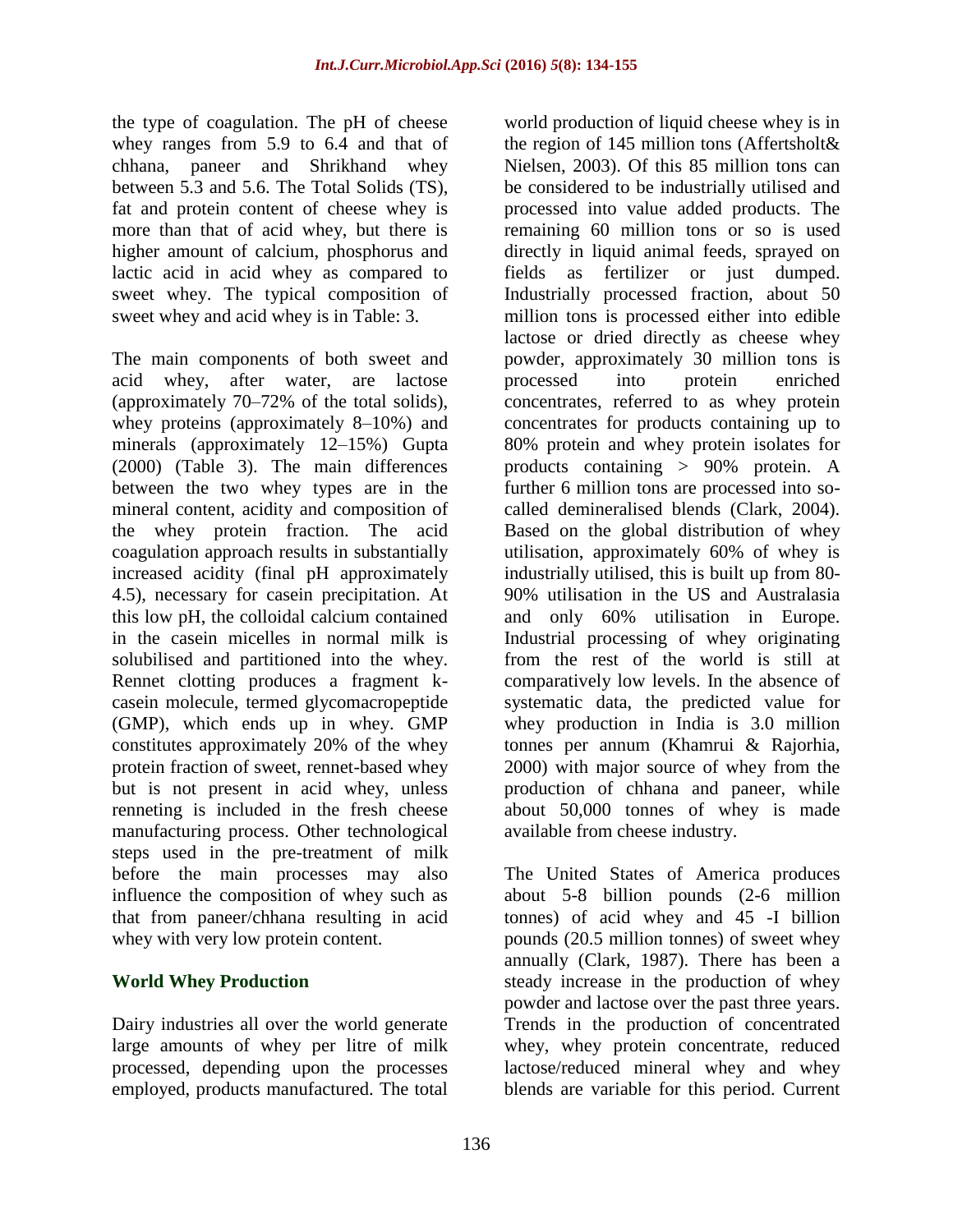Australian and New Zealand whey production is about 3634 and 5874 million pounds (1-65 million and 2-67 million tonnes), respectively (Zadow, 1987). On the world scene, the current estimate of whey production amounts to about 224 billion pounds (102 million tonnes) (Hoogstraten, 1987a).

## **Nutritional Value of Whey**

Whey is a rich source of nutritious components and its biological components has proven its effects in treatments of several chronic diseases like cancer, cardiovascular, HIV etc. As it is nutritionally too rich it can also be used in infant, Geriatric and Athletic food.

Research has been unequivocally established the excellent nutritional and functional properties of whey solids, especially the whey proteins (Jelen, 1992, Patel *et al*., 1992). As a first class protein, whey protein is next only to the egg protein in terms of nutritive value, the biological value, protein efficiency ratio (PER) and net protein utilization of egg protein and whey protein being 104 & 100, 3.6 & 3.8 and 92 & 94 respectively. Whey proteins are rich in essential amino acids such as lysine, methionine and cystine (Renner, 1990).

Whey protein has potential as a functional food component to contribute to the regulation of body weight by providing satiety signals that affect both short-term and long-term food intake regulation (Khamrui and Rajorhia, 1998). Because whey is an inexpensive source of high nutritional quality protein, the utilization of whey as a physiologically functional food ingredient for weight management is of current interest. At present, the role of individual whey proteins and peptides in contributing to food intake regulation has

not been fully defined. However, whey protein reduces short-term food intake relative to carbohydrate and other proteins.

Whey protein is insulinotropic and wheyborn peptides affect the renin-angiotensin system. Whey ingestion activates many components of the food intake regulatory system. Therefore whey protein has potential as physiologically functional food component for persons with obesity and its co-morbidities (hypertension, type II diabetes, hyper- and dislipidemia).

It remains unclear, however, if the favorable effects of whey on food intake, subjective satiety and intake regulatory mechanisms in humans are obtained from usual serving sizes of dairy products. The effects described have been observed in short-term experiments and when whey is consumed in much higher amounts (Luhovy *et al.*, 2007)**.**

Whey proteins have been reported to have one or more biological functions in food. These biological properties have significance in the nutrition and health of people. The health and nutritional value of the components of whey include 1) high quality nutritional source of amino acids; 2) anti-microbial action; 3) growth enhancement of beneficial gut microflora, such as *Bifidobacteria*; 4) immuneenhancing properties; 5) control of specific diseases, including cancer; and 6) antitoxin activity.

## **Whey proteins**

Whey protein are two types major proteins and minor proteins, major whey proteins are Beta-lactoglobulin-65%, Alpha-lactalbumin-25%, serum albumin-8% and minor proteins/peptides are Glycomacropeptide (GMP), Bovine serum albumin, lactoferrin, Immunoglobulin, Phospho lipoproteins. Whey proteins have a Biological Value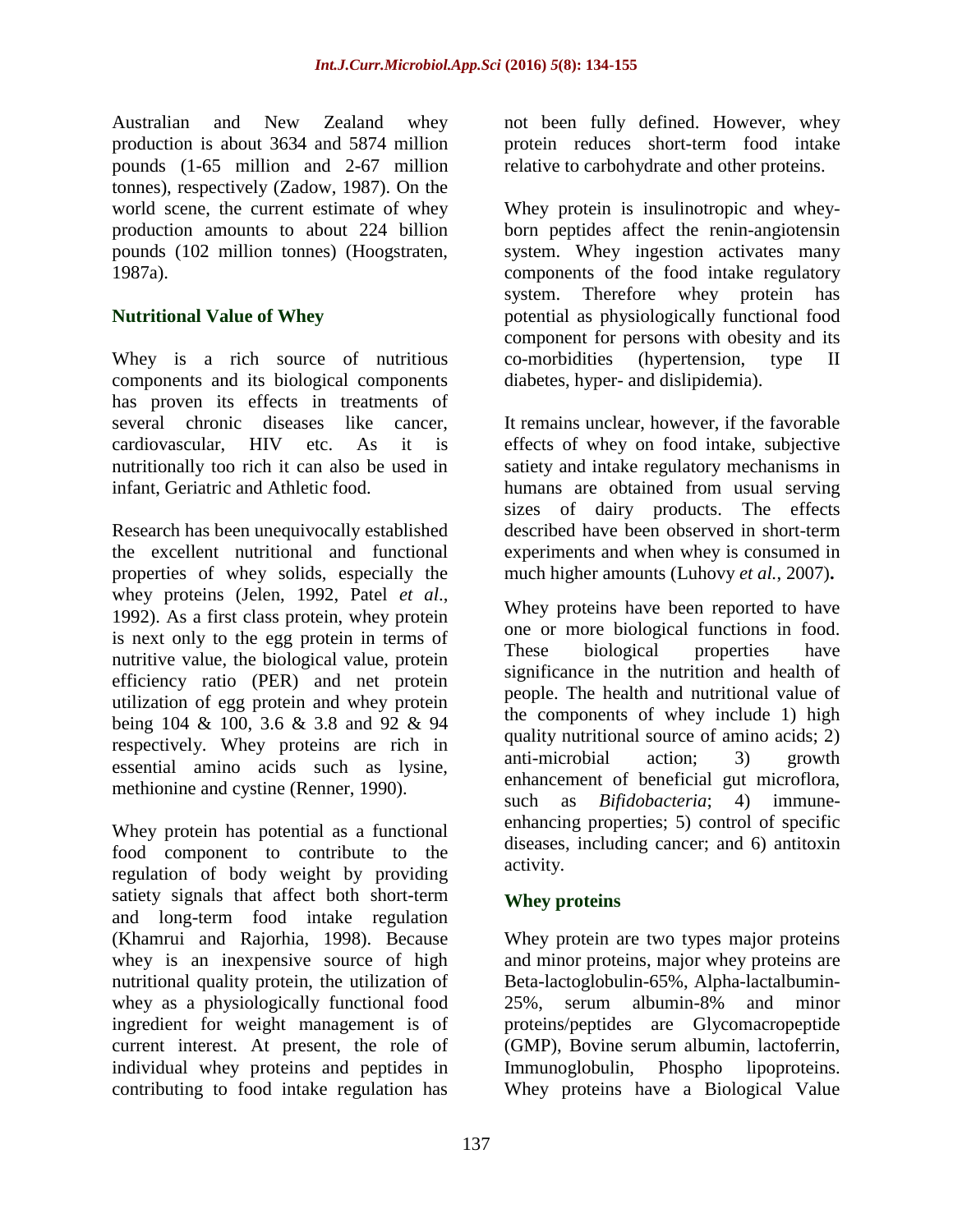(BV), of 110, which is higher than the value for casein, soy protein, beef, or wheat gluten and have a high content of sulfur-containing amino acids such as cysteine and methionine (Fox and MacSweeney, 1998).

## **Lactose**

Lactose, the major component of whey, is probably the least valuable component and most difficult to utilize. Lactose comprises about 70% of the total solids of whey (Jelen, 1992).

## **Minerals**

Whey is a good source of electrolytes including sodium and potassium, which are required during recovering from diarrhea. Minerals such as calcium, magnesium, and phosphorus are present in solution and also partly bound to proteins. Zinc is present in trace amounts (Zadow, 1992). Lactose also promotes absorption of Mg and Zinc ions, which even in trace amount helps in better diarrheal management (Ziegler and Fomon, 1983).

## **Vitamins**

During the manufacturing process, the water-soluble vitamins are transferred into whey in a varying extent: 40-70% of vitamin B12; 55-75% of vitamin B6 and pantothenic acid; 70-80% of riboflavin and biotin; 80- 90% of thiamine, nicotinic acid, folic acid and ascorbic acid. In the case of vitamin B12, more of it was transferred into the whey when a rennet coagulation rather than acid coagulation was used (Zadow, 1992).

## **Therapeutic Value of Whey**

Whey based beverages target a large scale of consumers - from old people to little children. Because of its health benefits, it

was used to treat some illnesses, such as tuberculosis and skin and digestive tract diseases, since the time of Ancient Greece. In the 18th century there were specialized institutions built for curing illnesses with whey which designated the start of detailed studies of nutritional and therapeutic properties of whey. These so called "whey cures "were usual in countries like Switzerland, Germany and Austria at that time. Whey was also successfully applied for treatments of diarrhea, bile illness, skin problems, scales in the urinary tract and some intoxication.

Due to high amount of proteins with high nutritional value these beverages are ideal source of energy and nutrients for athletes. Whey proteins are a rich source of branched chain amino acids (BCAA) like isoleucine, leucine and valine. BCAAs unlike other essential amino acids are metabolized directly into the muscle tissue and are first amino acids used during periods of exercise and resistance trainings. (Sherwood *et al*., 2007).

Whey protein fractions include also lactoferrin - an iron-binding protein, Glycomacropeptide (GMP) which derives after cheese making using rennet and is naturally free of phenylalanine and alphalactalbumin which is a calcium-binding protein. That way, due to presence of lactoferrin whey beverages can be used as functional food intended to improve iron absorption from food and/or help to keep pathogens from attaching to the intestinal walls. That is very important for nutrition of little children and babies. Furthermore, these beverages may improve absorption of calcium what is very important for older population which is often suffering from osteoporosis. Besides that, a drink with addition of GMP isolate would be a very good source of energy and micronutrients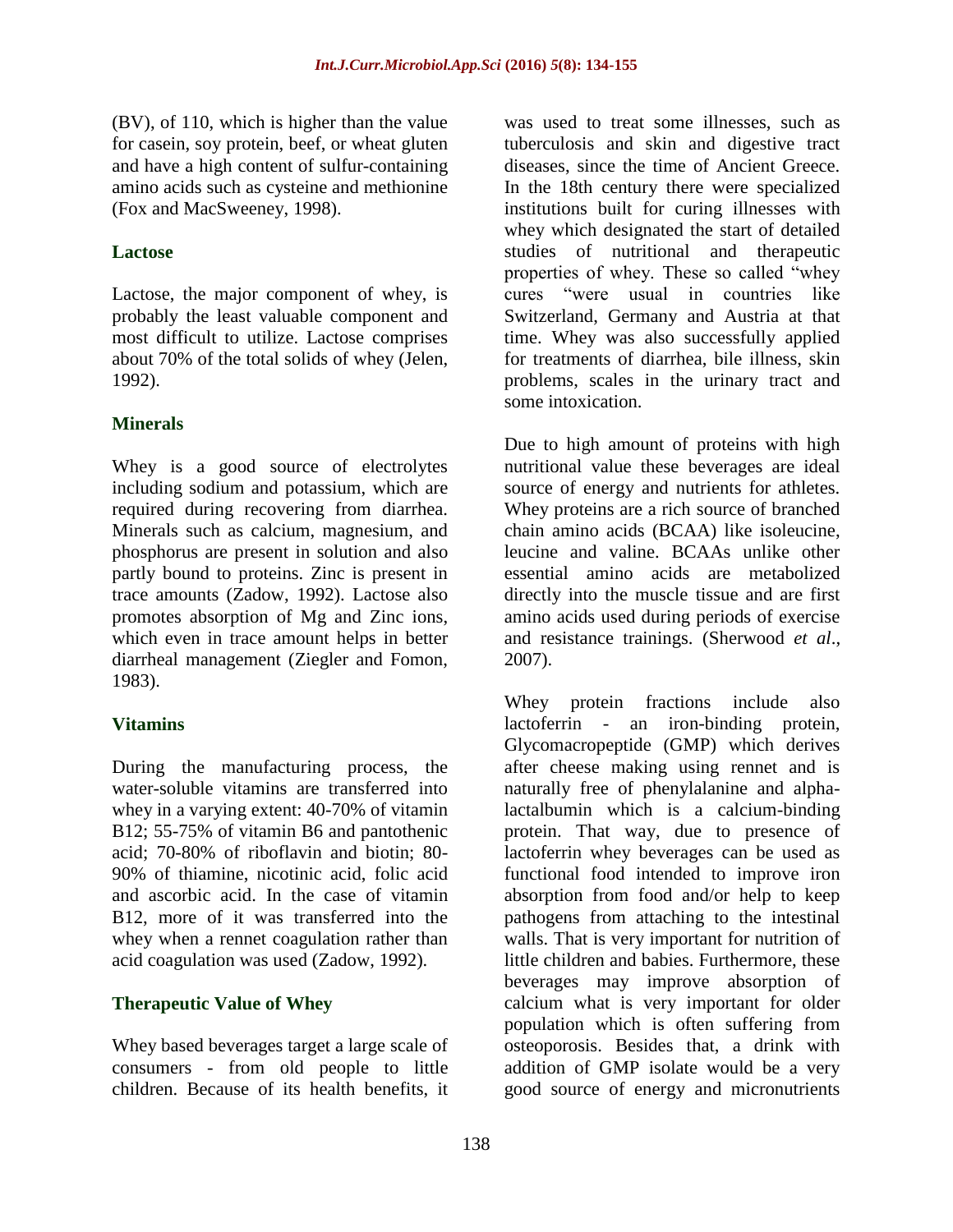for those suffering from phenylketonuria (Miller, 2005).

Whey possesses potent antioxidant activity mainly contributed by cysteine-rich proteins that aid in the synthesis of glutathione (GSH), a potent intracellular antioxidant, also investigated as an anti aging agent. Detoxifying property contributed by Glutathione peroxidase (GSHPx), which is derived from selenium and cysteine, that converts lipid peroxides into less harmful hydroxy acids and α-lactalbumin, which chelates heavy metalsand reduces oxidative stress because of its iron-chelating properties.

Immunoglobulins and lysozyme in whey provides immunity enhancing benefits to infants and others. Antihypertensive peptides isolated from bovine betalactoglobulin, reduces blood pressure. The amino acid precursors to glutathione in whey might increase glutathione concentration in relevant tissues, stimulate immunity and detoxify potential carcinogens.α-lactalbumin, high in tryptophan, an essential amino acid; provides potential benefits include sleep regulation and mood improvement under stress.

Various minerals like, Potassium, involved in the transmission of nerve impulses and muscular contractions; Magnesium, depolarizes the nerve or muscle causing relaxation and help to lower blood pressure and supports an alkaline tissue pH; Calcium, used by the body to maintain an alkaline tissue pH, maintain bone density, cell wall integrity and nerve impulses. Lactoperoxidase, inhibits the growth of iron dependent bacteria. Lactoferrin**,** inhibits the growth of bacteria (including pathogenic bacteria) and fungi, also regulates iron absorption and bio-availability. Whey also

possesses the vitamins necessary for its utilization. It contains vitamins A, B1, B2, B3, B5, B6, C, D, and E (Onwulata and Huth, 2008).

## **Utilization of Whey**

In United States of America, only about 50% of the total whey production is "dried or further processed into whey protein concentrate, lactose and other products for use in formulating human food and animal feed products (Jelen& Le Maguer, 1976; Teixeira *et al.,* 1983a; Morr, 1984; Clark, 1987). The remainder of the whey, especially from small cheese manufacturing plants, is treated by private or municipal waste treatment, fed to livestock or spread on agricultural land as fertilizer. Although a large percentage of the whey produced in The Netherlands is reportedly being processed into products other than whey powder, Europe in general utilizes only about 50% of its whey production, mainly as whey powder (Hoogstraten, 1987b).

Processing of whey is limited due to less demand for whey powder and further processed whey products, plus the generally unfavourable economics of whey processing, especially for the smaller sized processing operation (Jelen& Le Maguer, 1976). The whey processing industry has expended considerable effort to improve the utilization of whey powder, lactose, demineralized whey, whey protein concentrate, whey blends and other products. However, processes for manufacturing these whey-based products are economically feasible only for the larger sized processing operations with an adequate supply of consistently high-quality whey, and where there is adequate demand for the resulting products. The predominant driving force favouring whey processing is the tremendous cost associated with whey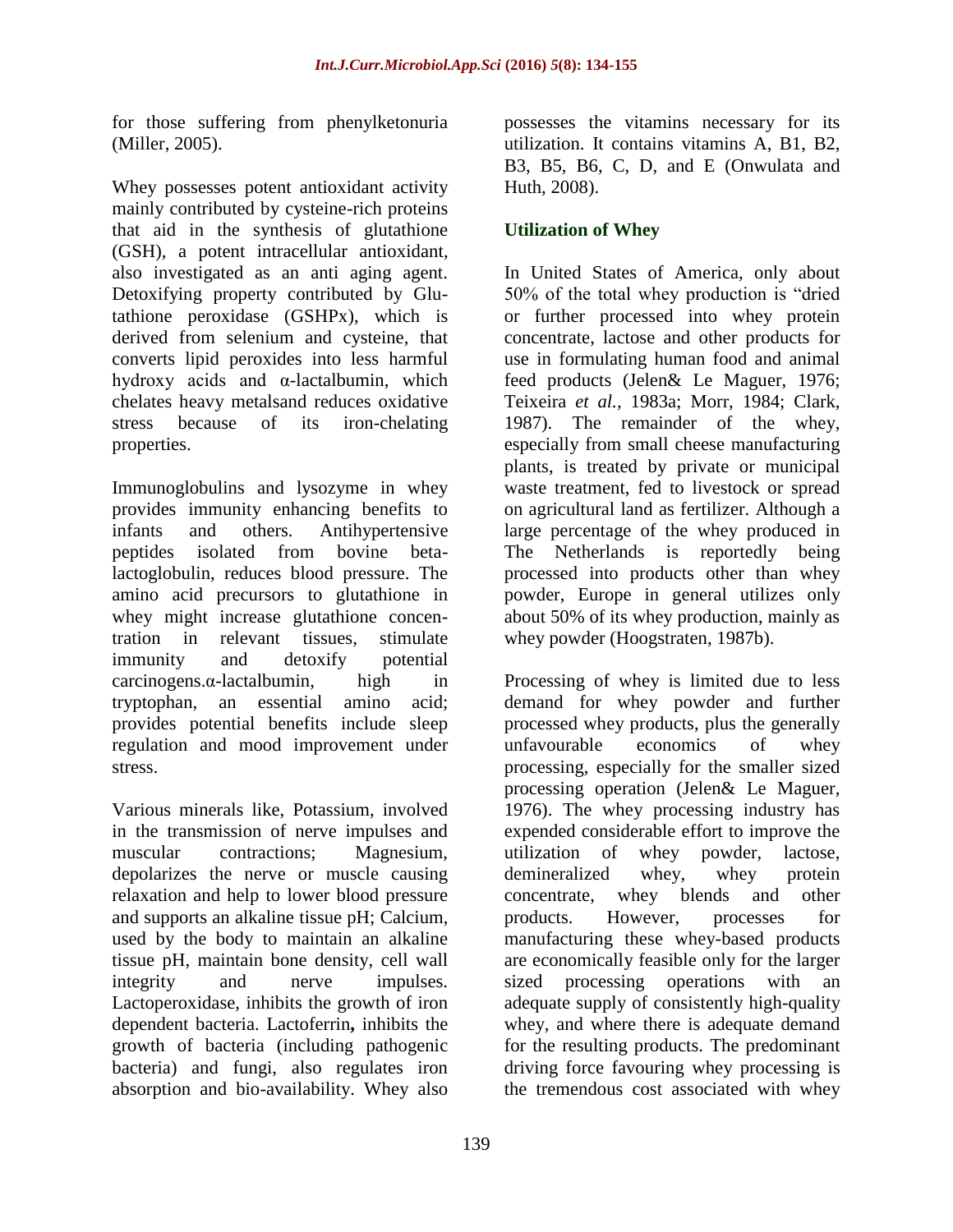disposal through municipal or plant waste treatment facilities (Delaney, 1981).

A substantial portion of whey powder, whey concentrate, reduced lactose/ reduced mineral whey, whey protein concentrate and lactose is used in human food product applications, whereas whey blends are used mainly in animal feed products. Whey-based blends are formulated to provide a composition similar to that of non-fat dry milk. Most of the whey concentrate for human food is used in dairy and bakery product applications (Morr, 1984; Clark, 1987). Major portions of whey are used in dairy, bakery, blends, prepared mixes and confectionery applications. Most of the acid whey used in human food product applications is produced as dried and modified whey.

## **Whey Powder**

Whey powder is manufactured by concentrating whey to 40-70% total solids, and spray or roller drying to a moisture content of less than 5%. It is necessary to convert a high percentage of the lactose to its a-monohydrate crystalline form to minimize water absorption and concomitant defects during storage. Lactose crystallization is either completed in the concentrate prior to drying or, as is most commonly done, a two-stage drier is employed that allows for crystallization prior to final drying. Lactose crystallization is also promoted in this hygroscopic product by rapidly cooling it to less than 100°C as it is removed from the drier.

## **Animal Feed**

One of the ways to utilize the whey is in the preparation of formulations of animal feed. About 16 % of the 2.67 million tonnes of whey production in New Zealand and 28%

of the 1.65 million tonnes of whey production in Australia is used for pig feed (Zadow, 1987). An additional 5% of total whey production in Australia is utilized as calf milk replacer. The dairy industry in The Netherlands uses about 15000 tonnes of liquid whey and 120000 tonnes of delactosed whey powder for manufacturing calf milk replacer (Hoogstraten, 1987b).

# **Whey Disposal**

Approximately 8.7 kg of whey is produced per 1 kg of cheese manufactured. Sweet whey and acid whey, by-products from the manufacture of cheese, cottage cheese and industrial casein, are extremely potent pollutants, containing about 35 000 mg/litre biochemical oxygen demand (BOD) and 68000 mg/litre chemical oxygen demand (COD) (Jelen, 1979; Hobman, 1984).

Whey may also be used for farmland irrigation, where it contributes both water and nutrients to the soil which can promote plant growth (Oborn& Piggott, 1968). 3.7 thousand L of whey contains minerals equivalent to 5.9 kg potassium sulphate, 36 kg ammonium sulphate, 12 kg superphosphate and 6.8 kg calcium carbonate. This whey disposal approach works well for near neutral to slightly alkaline soils; in acid soils, the added whey promotes soil compaction, resulting in inhibition of propagation of soil microorganisms that biodegrade the added nutrients from the whey. Spraying is the preferred method for applying whey to the soil since it avoids the formation of stagnant pools that inhibit the ability of the soil microorganisms to biodegrade added nutrients. The amount of whey that can be utilized by spreading on land as fertilizer is limited to about 45-90 tonnes/acre. Exceeding these limits poses a threat to environmental pollution from run-off and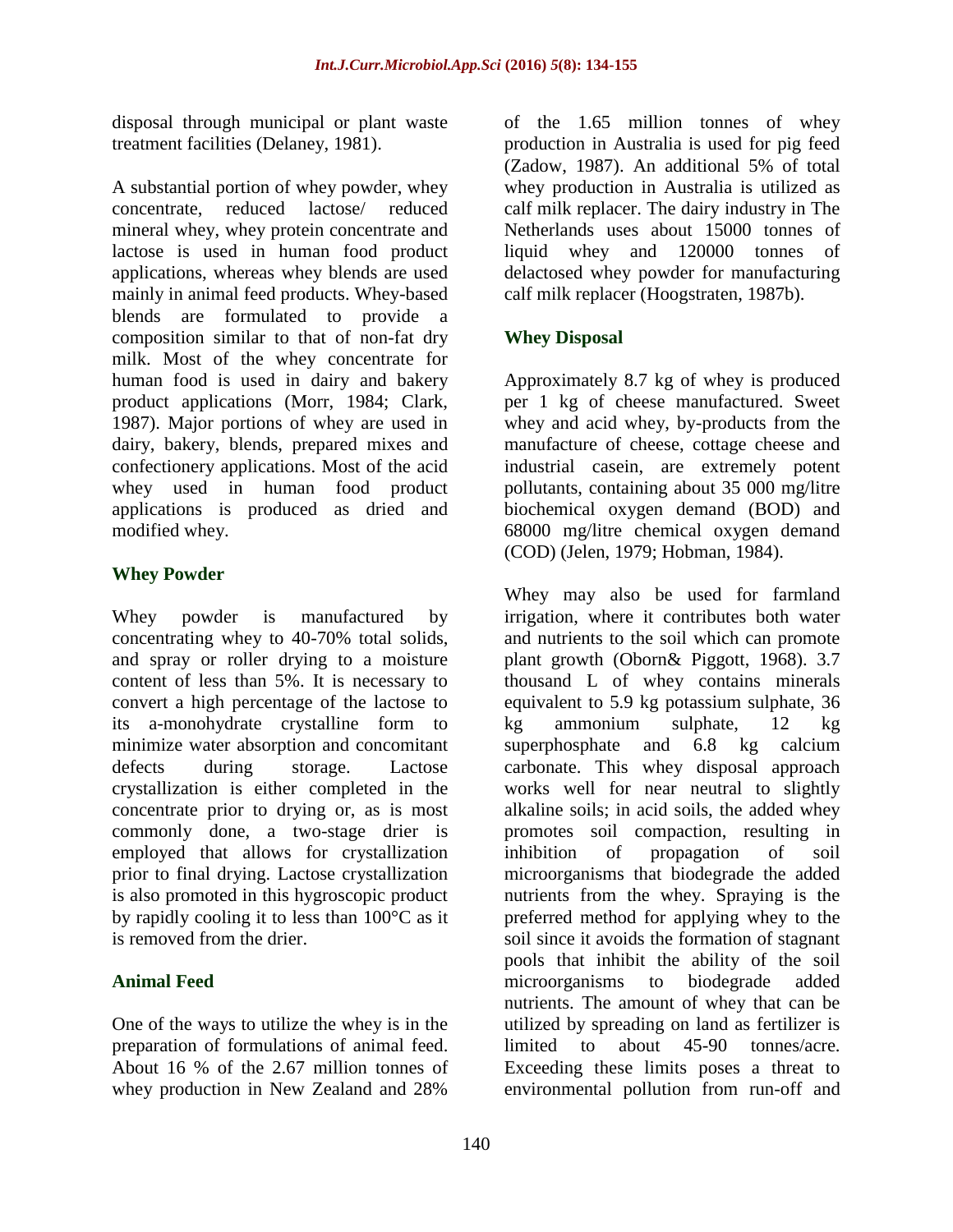off-odour production. Whey reportedly improves soil fertility by providing valuable nutrients, and also by promoting an open, porous structure that increases water infiltration (Gillies, 1974).

Whey can also be treated by waste disposal systems such as outdoor sewage lagoons that utilize aeration and sunlight to assist microorganisms to decompose protein and lactose. Waste water containing whey is difficult to treat by conventional processes. Whey results in a poor settling sludge following primary and secondary waste water treatment. A waste treatment system designed to use primary settling, a two-stage packed tower trickling filter, a final settling, coagulation and sterilization by chlorination and sludge dewatering has been described by Gillies (1974). This trickling filter design was as effective for treating whey as for average industrial effluents. The acidic reaction of whey had no adverse effect on the system. In fact, lowering the pH of whey improved the ability of the process to remove BOD from the waste effluent.

## **Deproteinized Whey and UF Permeate**

Deproteinized whey is normally manufactured by heating whey to temperatures in the range of 70-80°C to denature the proteins, followed by acidification, and removal of the flocculants by decantation, filtration or centrifugation. Whey UF permeate is the major by-product of the UF of whey for manufacturing whey protein concentrate. Deproteinized whey and whey UF permeate contain about 90% of the total solids of the original whey. These solids components, mainly lactose, minerals and non-protein nitrogen, represent a substantial pollution problem for the industry if not utilized (Hobman, 1984). This whey fraction is most often derived as the UF permeate by-product resulting from

the manufacture of whey protein concentrate, or from the manufacture of heat-precipitated whey protein, e.g. lactalbumin. Whey UF permeate has great potential as source material for: (Delaney, 1981; Teixeira *et al.,* 1983b*;* Chiu & Kosikowski, 1985).

## **Hydrolysed Whey and Whey UF Permeate**

Lactose hydrolysis can be catalysed enzymatically by heating in the presence of strong mineral acids, or by treatment with a cationic ion exchanger in the hydrogen form (Jelen, 1979; Zadow, 1984; Harju, 1987). For acid hydrolysis, it is necessary to lower the pH of the lactose solution to 1.2-1.5 prior to heating to approximately 140 °C. Hydrolysis of 50-90% of the lactose increases sweetness and prevents lactose crystallization in concentrated whey syrups. Hydrolysis increases solubility and decreases the viscosity of whey and UF permeate syrups. Whey syrups can be concentrated to 60-70% solids in vacuum evaporators without crystallization problems. However, lactose and lactose hydrolysis products, glucose and galactose, become sticky and hygroscopic in spray driers making it difficult to dry hydrolysed whey and whey permeate syrups. Concentrated syrups are thus preferred over powder forms of lactose-hydrolysed whey and whey permeate, even though problems from crystallization of galactose and nonhydrolysed lactose in these products are sometimes encountered. Crystallization problems are diminished in syrups by hydrolysing about 75% of the lactose. The resulting syrup concentrate is partially acidified and heated at relatively mild temperatures to destroy most microorganisms and to dissolve residual, non-hydrolysed lactose without causing Maillard, non-enzymatic browning. The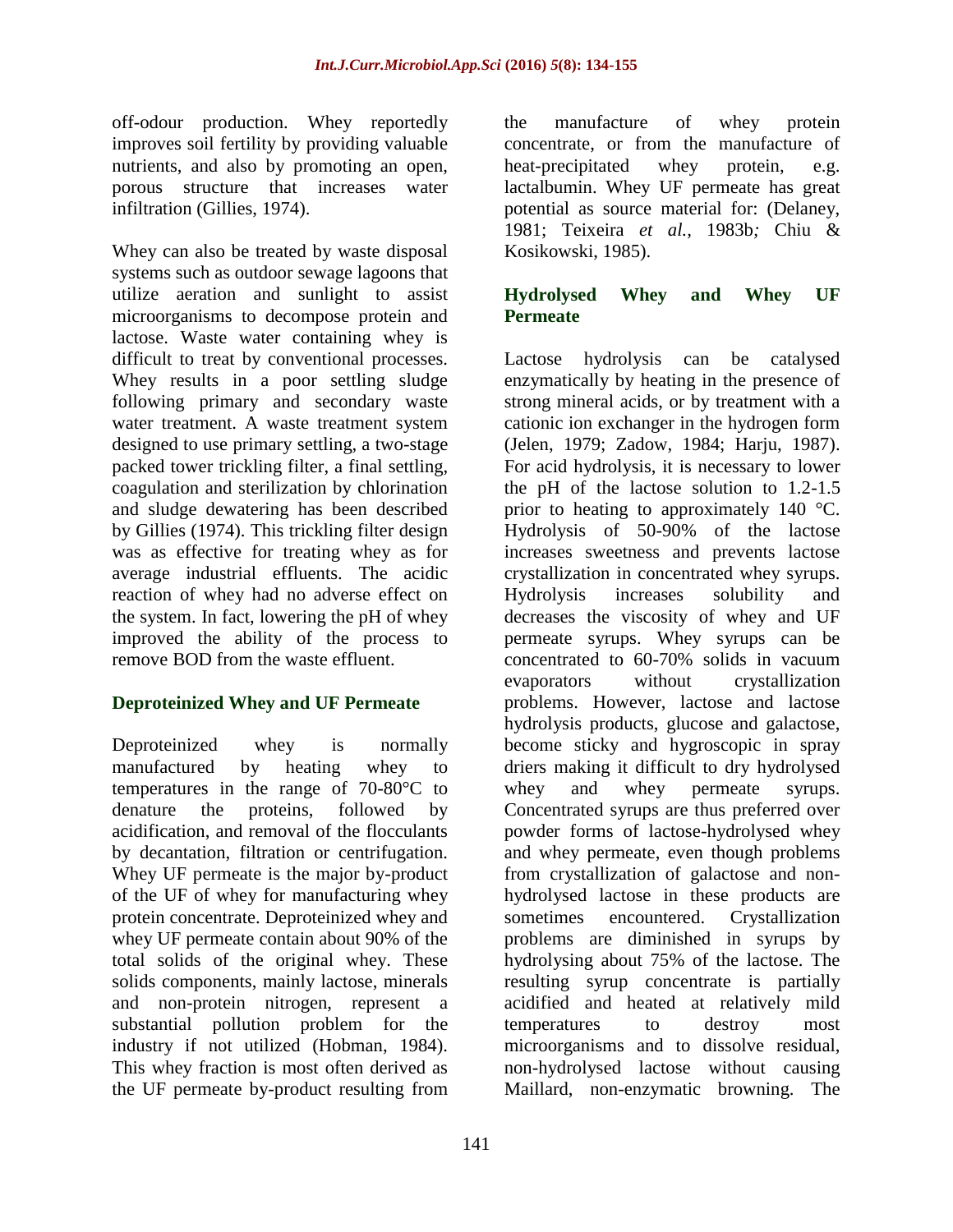heated product is partially cooled, seeded with fine lactose crystals and agitated to promote the formation of small crystals that will not settle during storage.

Immobilized enzyme technology has been utilized to improve the economics of lactose hydrolysis (Anon., 1982; Teixeira *et al.,*  1983b*;* Sprossler& Plainer, 1983). This technology uses lactase enzyme immobilized on porous glass beads or porous plastic beads to hydrolyse lactose in UF permeate. The resulting hydrolysate can be used as a sweetener in food products or as a fermentation substrate for producing baker's yeast.

One striking example has been reported where the dairy industry has incorporated lactose hydrolysis into a multifaceted processing scheme to modify Cottage cheese (acid) whey so that it can be used as an ingredient in ice cream mix (Homer, 1986).

## **Utilization of Whey Products**

In general whey from any source may be used i.e. sweet whey, sour whey or powdered whey, but use of powdered whey makes the final product unnecessarily expensive. Whey or whey derivatives from cheese, casein, paneer etc., can be used for beverage preparation. Whey can be utilized in different ways in food industry, but it is mostly being dehydrated to whey powder or used for manufacture of whey protein concentrates and isolates of lactose or proteins. Whey beverages are considered as thirst quencher, unlike most soft drinks, whey drinks are light and refreshing but less acidic than fruit juices and they are said to be more suitable for health as compared to other drinks (Prendergast, 1985).

Several difficulties occur during the processes of whey beverage production. First of all, the high water content makes fresh whey very susceptible to microbial spoilage whereby heat treatments are needed. On the other hand, whey proteins are heat sensitive and start to denature at temperatures above 60 ºC whereby a certain amount of present proteins precipitate after the usual thermal treatment of whey (72  $\textdegree C/15$  - 20 sec.). Therefore a lot of efforts are made in studying the implementation of ultrasound or membrane processes like microfiltration instead of thermal treatments. Ultrasound can also improve solubility of whey proteins (Rezek-Jambrak*et al*., 2008) and in that case the amount of sediment formed during storage of whey beverages can be reduced. Besides that, acidification of whey down to  $pH < 3.9$  causes whey proteins to become heat resistant and do not precipitate even during UHT sterilization treatments (Jelen, 2002b).

Relatively high content of minerals in the dry matter of whey presents the next problem in whey beverage production because these minerals are responsible for undesired salty-sour taste of whey. This problem is especially encountered in acid whey due to higher amount of lactic acid whereas the content of minerals (mostly Caphosphates and Ca-lactates) is also higher due to better solubility. That causes abundant acidity and appearance of clots in the final product and also formation of higher amounts of sediment during heat treatments (Tratnik, 2003).

However, despite of all difficulties, fresh whey processing has proved to be the most economical technological solution. Therefore many efforts have been made in development of beverages with addition of fruit concentrates in order to produce a drink with acceptable sensory properties especially flavour (Koffi *et al*., 2005). These whey beverages are classified into two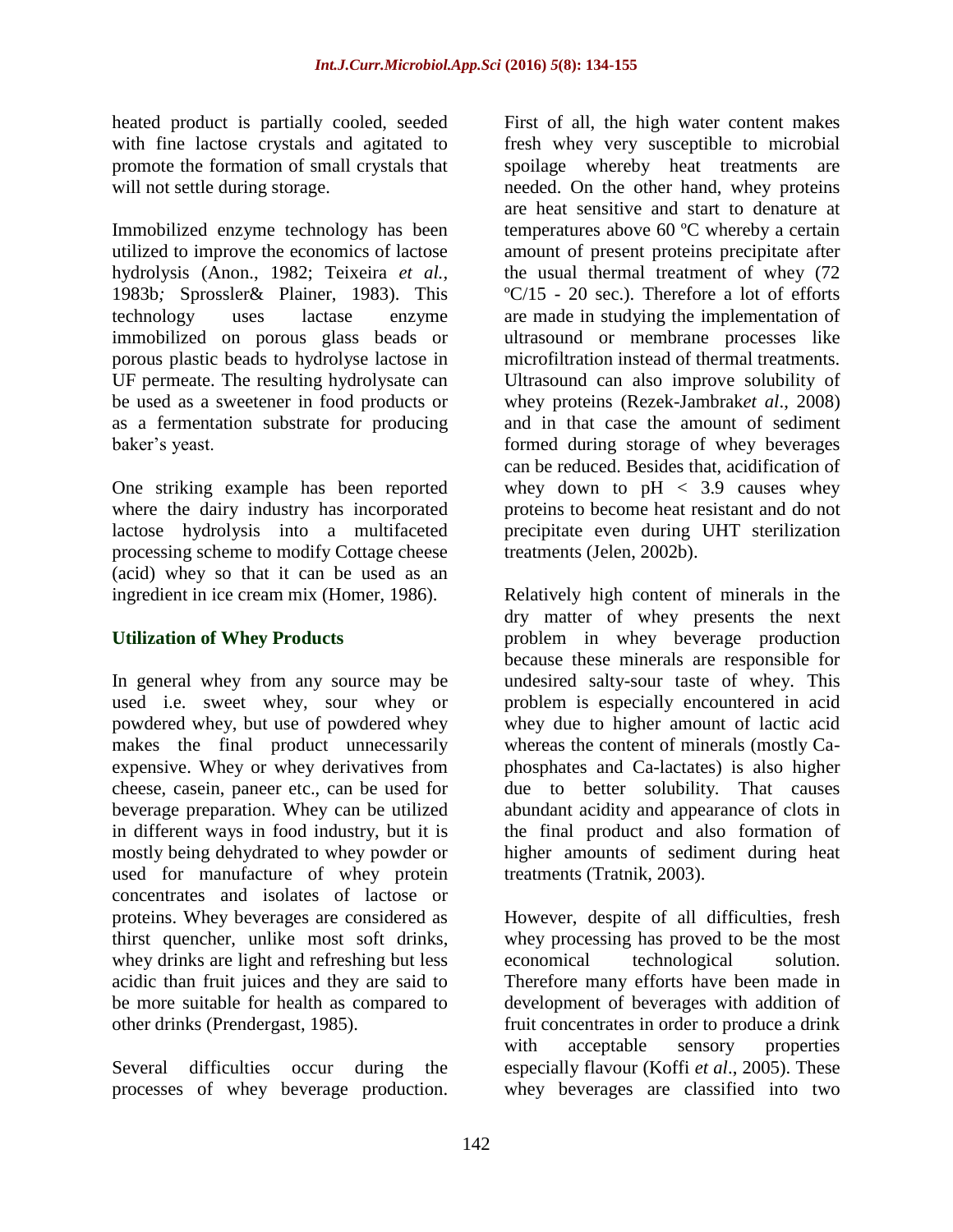categories viz. alcoholic beverages and nonalcoholic beverages

## **Alcoholic Beverages**

Since lactose is the main constituent (70%) of whey dry matter, whey is a very good material for production of alcoholic beverages. Alcoholic whey beverages are divided into beverages with low alcohol content ( $\leq 1.5\%$ ), whey beer and whey wine.

Production of whey beverages with low alcohol content includes deproteinizing whey, whey concentration, fermentation of lactose (usually by yeast strains *Kluyveromyce sfragilis and Saccharomyces lactis*) or addition of sucrose until reaching the desired alcohol content  $(0.5 - 1\%)$ , flavoring, sweetening and bootling (Sienkiewicz & Riedel, 1990). Thereby, a certain amount of lactose is being transformed to lactic acid which gives a refreshing sour taste to the end product, while the rest ferments to alcohol. Some of noted beverages belonging to this category are "Milone" obtained by fermentation with kefir culture and whey sparkling wine "Serwovit" produced in Poland.

Whey beer can be produced with or without addition of malt; it can be fortified with minerals or can contain starch hydrolyzates and vitamins. Some of problems observed in such type of beverages are loss of beer foam, undesirable odour and taste due to low solubility of whey proteins and inability of beer yeasts to ferment lactose because of presence of milk fat.

Whey wine contains relatively low alcohol amount (10-11%) and is mostly flavored with fruit aromas. Production of whey wine includes clearing, deproteinazation, lactose hydrolysis by β-galactosidase, decanting and cooling, addition of yeasts and fermentation,

decanting, aging, filtering and bottling (Palmer and Marquardt, 1978).

Patel (2012) had developed the selfcarbonated probiotic whey beverage using the chhana whey. The beverage was prepared by inoculating the *Kluveromyces marxianus* and *Lactobacillus helveticus* MTCC 5462 cultures and addition of sugar (7%) then it was incubated at 25°C till acidity reaches 0.5% L.A. and stored at refrigeration temperature for selfcarbonation.

## **Non-alcoholic Beverages**

Non-alcoholic beverages can be further classified into fruit and flavouring based beverages and Milk based beverages.

## **(a) Fruits and flavouring based beverages**

Processing of whey to beverages began way back in the 1970, and one of the oldest whey beverages is Rivella from Switzerland. It is a clear, amber coloured liquid with a refreshing acidic flavour. Until today a large scale of different whey beverages has been developed, which are produced from native sweet or acid whey, deproteinized whey, fresh diluted whey, fermented whey or powdered whey.

Jayaprakasha*et al.,* (1986) suggested a process for whey beverage using deprotenized and clarified whey from cheese, Chhana or acid casein. The process consisted of adding 6 to 13 % sugar, 0.02 to 0.4 % citric acid and flavour at 0.15 to 0.45 ml per litre of whey followed by in-bottle pasteurization or sterilization with or without carbonation. Beverage with 10 % sugar and orange flavour received highest score.

Reddy *et al*., (1987) developed an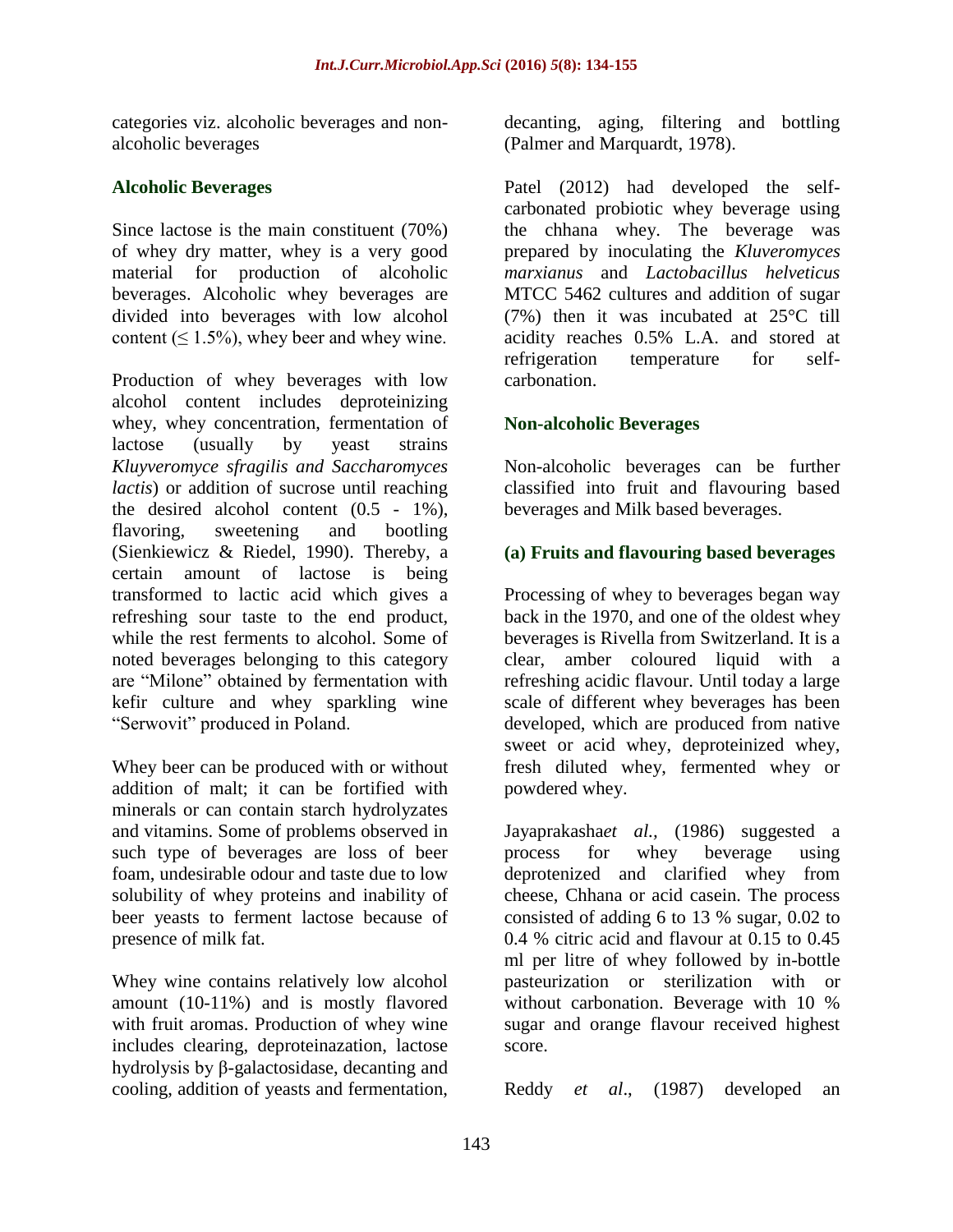acceptable beverage, deproteinised cheddar cheese whey, lemon juice (8%) and sugar (14%). The shelf life of the product was up to 15 days at room temperature  $(18-25 \degree C)$ without much damage to the organoleptic quality.

Gagrani *et al.,* (1987) added different fruit juices like orange, pineapple and mango at the rate of 10%, 15%, and 15% respectively to whey for the manufacture of fruit based beverage. The reported mango based beverage to be superior than others with respect to colour, flavour, mouthfeel and physical characteristics like sedimentation, turbidity, viscosity etc.

Acid whey has been found most suitable for blending with fruit juices to produce cloudy fruit drinks (Tuohy *et al.,* 1988). A pH of less than 4.0 is recommended to prevent protein coagulation during pasteurization. The pH reduction can be achieved by addition of lactic acid or other organic acids. The pectin esterase is inactivated at 85-95 °C/15-40 sec to prevent loss of cloudiness, which is required in fruit juices such products possess a shelf life of 2 weeks at refrigeration temperature.

Gandhi (1989) patented acid whey-lactic fermented noncarbonated beverage produced from cheese whey or paneer whey, heated (85 to 90  $\degree$ C / 20 min) and cooled to 40 °C inoculated with *L. acidophilus* culture ( $@ 2\%$ ). The final product had 0.8 to 0.85  $\%$ (LA) acidity.

Jayaprakasha (1992) prepared whey drinks from deproteinized and clarified cheddar cheese whey with the addition of sugar $(10\%)$ , citric acid  $(0.4\%)$  and orange, pineapple, mango or raspberry flavouring and in – bottle pasteurization or sterilization with or without carbonation.

Singh *et al.,* (1994) developed an acceptable

beverage from paneer whey by blending mango, pineapple, lemon and banana pulp or juice. Pulp of 4% and juice content ranged from 5% for lemon to 20% for pineapple and banana while the whey content ranged from 73 to 87%. Another soft beverage was also prepared from a mixture of paneer whey (3parts) and banarsisurkh variety of guava extract (1part), sugar (8%) and lemon colour.

Macedo *et al.* (1998) manufactured cultured whey milk beverage using buffalo milk cheese whey, cow skim milk and soy milk with six combinations of *Lactobacillus casei subsp. shirota, L.acidophilus, B. longum and B. adolescentis.* The result indicated that the mixture of 35, 35 and 30%, respectively of skimmed cow milk, buffalo cheese whey and soy milk was suitable as a low cost substrate for the growth of co-culture *L. casei subsp. Shirota and B.acidolescentis,*  resulting in a product of good taste and flavor with a high number of these desirable organisms.

Iniquez and Vera (1999) developed a formulation for flavoured beverage using buffalo milk whey, and concentrated pineapple juice or orange (4.5 - 5.0%) shelf life of the beverage was 7-8 days at  $4^{\circ}$ C. Shukla *et al.,* (2000) developed a ready to serve beverage from whey by the addition of 10% sugar and 30% litchi juice.

Khamrui (2000) used cheddar cheese whey for the development of ready to serve kinnow juice beverage. The process consisted of mixing kinnow juice concentrated 23 °C Brix by reverse osmosis, with concentrated fresh cheddar cheese whey (45%) total solids along with other ingredients sugar 7%, Pectin 0.05% and CMC 0.15%. The formulation on reconstitution with three times water gave a good beverage.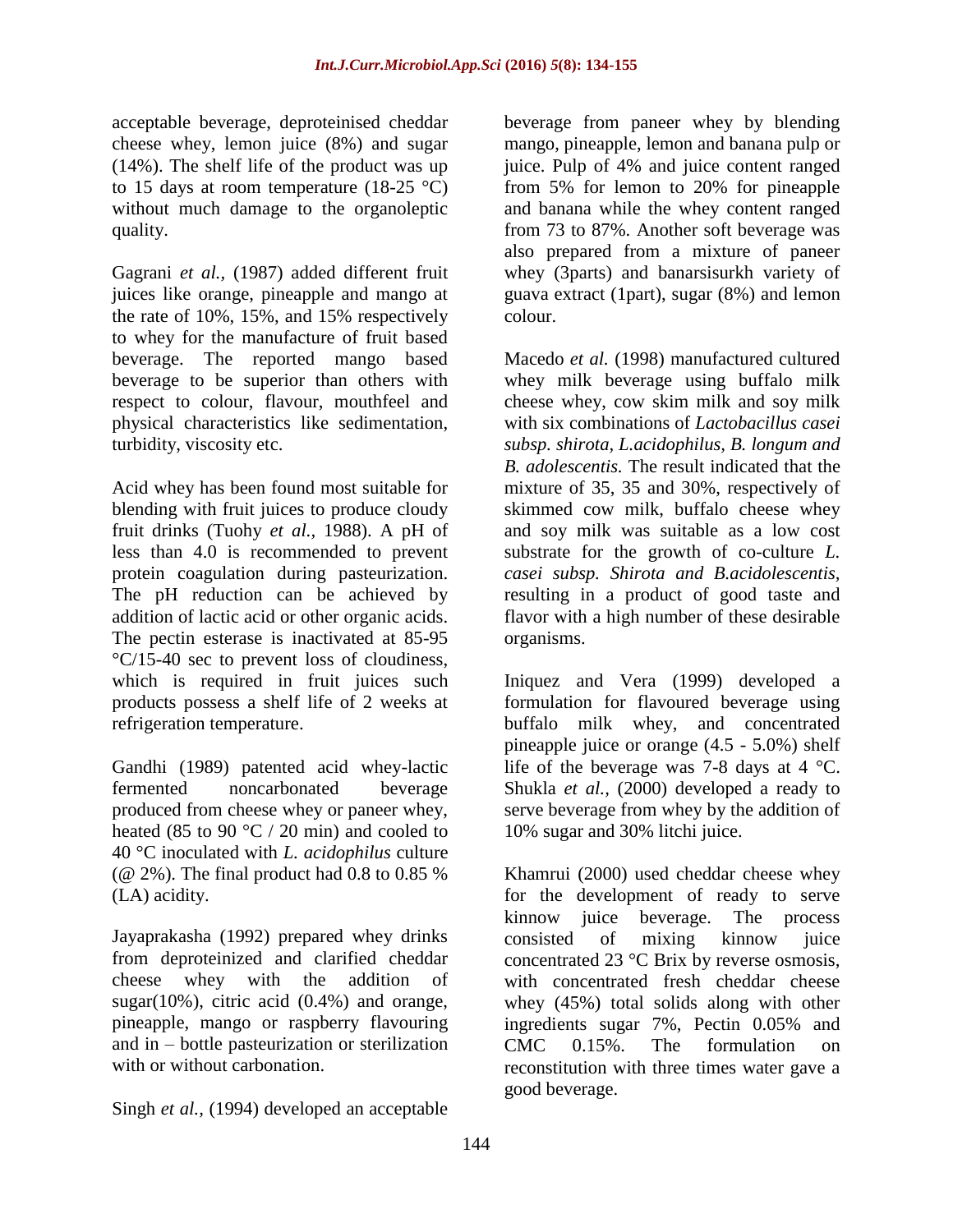Besides that, addition of many other fruits like concentrates of apple, pear, peach, apricot and cherry has also been applied. The addition of berries which are known as a good source of iron and antioxidants have proved to be very useful. That is especially important in production of whey beverages with improved nutritional value. Best example for supporting this thesis is Brazilian group of scientists who have developed a whey drink flavoured by addition of strawberry concentrate and fortified with ferrous bisglycinate. They have proved that long-term consumption of this drink had an impact on reduction in the prevalence of anaemia in children and adolescents (Miglioranza *et al*., 2003).

Duric *et al.,* (2004) studied the effect of quality of whey fruit juice (orange, pear, peach and apple) blends. The pH of the beverage was adjusted to 3.5 using citric acid. The quality of blends mostly depended on the sucrose content and dry matter content. They concluded that peach–whey beverage containing 6% of dry matter and 2% of sucrose as well as having pH 3.5 was of best quality.

Deosarkar (2004) manufactured beverage from lactose hydrolyzed permeate with mango pulp as flavor. The level of sugar was added at 5% guar gum at 0.1% and sodium benzoate at 0.03%. The pH of the beverage was maintained at 4.0 using citric acid solution (20%) and pasteurized (72 ºC/15 sec) product was packed in preformed polyethylene pouches and stored safely up to 35 days under refrigerated storage conditions  $(7\pm1$  °C).

There are even some indications that fermentation of whey using yoghurt culture (*Lactobacillus delbrueckii ssp. bulgaricus* and *Streptococcus thermophilus*) produces a more intense yoghurt flavor compared to the one obtained when skim milk is fermented.

This suggests the possibility of producing beverages from whey with similar sensory profiles to those of fermented milk drinks or with some flavor attributes of drinking yogurt, following manufacturing procedures conventionally used for milk (Gallardo-Escamilla *et al*., 2005).

Drgalic *et al.,* (2005) studied survival and growth of probiotic strains *Lactobacillus acidophilus La-5*, *Bifidobacterium bifidum Bb-12* and *Lactobacillus casei Lc-1* in reconstituted whey for 28 days of cool storage. All strains have shown good survival during storage time of fermented beverages. The beverage fermented by probiotic strain *Bb-12* obtained lower sensory score than the other two beverages fermented by strains *La-5* and *Lc-1.*

Brandao *et al.,* (2006) developed fermented symbiotic drink using whey, soy milk and whey protein concentrates in different combinations. Four formulae were developed containing whey, soy milk and sugar (A1), soy milk, whey protein concentrate, sugar and inulin as a dietetic soluble fiber (A2), soy milk and sugar (A3), soy milk, whey, inulin, sugar and whey protein concentrate (A4) and inocuated with *L. acidophilus bacteria.* The differences were observed in the fat and protein content. The results demonstrated that formula A3 was accepted more in comparison to other formulae.

Sahu *et al.,* (2006) developed whey based mango- herbal (lemongrass) beverage with different concentration of lemon grass distillate by making use of paneer whey. In the preparation of beverages the proportion of mango pulp (12%), sugar (8%), water (48%), paneer whey (32%) were kept for constant while the volume of lemongrass distillate was varied from 0 -2.5 percent. The beverage prepared with the addition of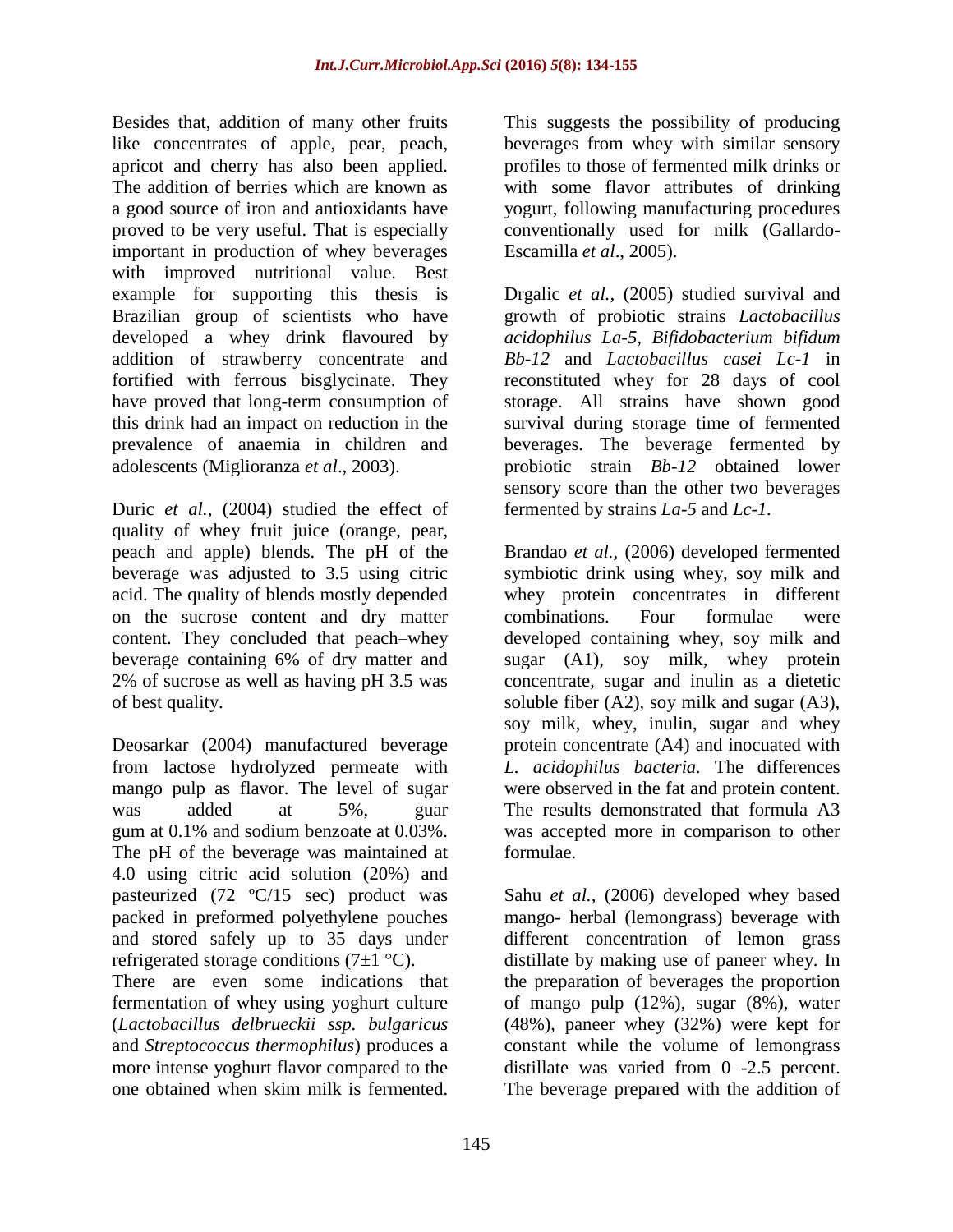1.5 percent lemongrass distillate was found to be the acceptable formulation. Stored beverage having the properties of 14.93° B TSS, 3.98 pH, 23.01 percent total sugars, 5.02 percent reducing sugars, 0.211 percent acidity and 1.5 percent lemongrass distillate obtained the average sensory score of 8.33 at the end of 60 days of storage period which was highest among all other combinations of lemon grass distillates.

Dubey *et al.,* (2007) prepared whey-guava beverages using paneer whey. The volume of guava pulp (25%), sugar (10%) and paneer whey (65%) were kept constant while the pasteurization temperatures and timings were varied from  $60^{\circ}$ C –  $70^{\circ}$ C for 15-35 minutes. However, whey-guava beverages pasteurized at 70°C for 35 minutes was found to be best in terms of sensory quality after 45 days and pH, acidity, protein, total sugars and reducing sugars found to be high than that of the other samples.

Choudary and Sandey (2009) developed whey based mango- herbal (cardamom) beverage (WBMH) with different concentration of cardamom extract by using chhanawhey. Mango pulp of langra variety was used in the preparation of beverage. The level of sugar (8%) and mango pulp (12%) was kept constant while, the volume of cardamom extract was varied from 0 to 3%. The sterilized beverages were kept in refrigerated condition for a storage period of one month. The beverage prepared with the addition of 2% cardamom extract was found most acceptable in sensory characteristics up to 30 days at refrigeration temperature.

Naik *et al.,* (2009) prepared Whey Based Watermelon Beverage (WBWB) by blending watermelon juice (15%), sugar (7%) and different concentration of Betel leaves distillate (0, 1, 2, 3%) into chhanna whey (78-75 %).The beverage was In-bottle

sterilization was done at 121 °C for 10 minutes and the pH was maintained at 5.1 and Bottles were cooled at room temperature and then stored under refrigerated conditions  $(7\pm1~\degree C)$ . The prepared beverage during storage study showed that there is an increasing trend in the TSS, acidity, and reducing sugar and a decreasing trend in the pH and ascorbic acid but total sugar has non-significant effect during storage.

Divya and Archana (2009) prepared whey guava beverage by heating the whey at 45 ºC and addition of sugar (10%), guava pulp (25%), guar gum (0.05%), sodium alginate (1%) and potassium meta bisulfate (100 ppm). The mixture was filtered, bottled and crown corked and the beverage was in bottle pasteurized at 70 ºC for 35 min and cooled and stored.

Cruz *et al*., (2009) developed the butter cheese whey and acerola juice beverage. This beverage contains good amount of vitamin C due to presence of vitamin C rich Brazilian fruit acerola. Combination of 30:70 mixture of Butter cheese whey and acerola juice was found to be more acceptable. The beverage was prepared by heating the whey to 72 ºC for 15 sec and addition of sugar (12%), diluted acerola juice  $(1:3)$  and pectin  $(0.5 \%)$ . The mixture was homogenized, filtered, crown corked, in bottled pasteurized (85 ºC for 10 min), cooled  $(25 \text{ °C})$  and stored at  $5 \text{ °C}$ .

Madhavi (2009) developed synbiotic whey drink using whey, sugar, inulin and orange fruit juice. For beverage preparation probiotic culture of *L. rhamnosus* MTCC 5462was used. The beverage was made using fermented whey, 10% sugar, 3% inulin and 10 % orange fruit juice. The product will remain acceptable up to 28 days.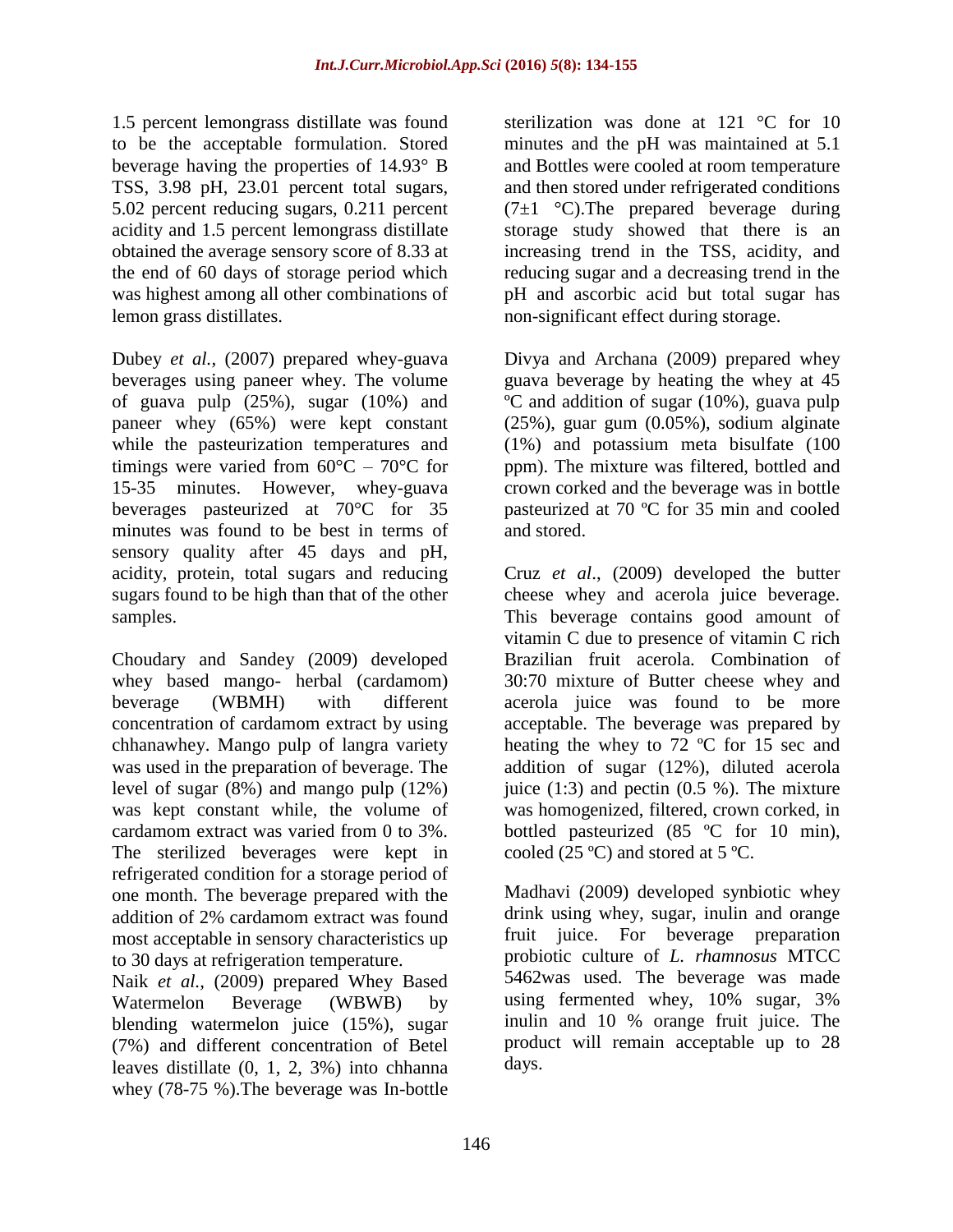Yadav *et al.*, (2010) prepared the whey based banana herbal beverage using banana juice (10%), sugar (8%) and *menthaarvencis* extract (2%). The whey was heated to 45  $^{\circ}$ C and other additives are added and after proper mixing and filtration, filtrate was bottled and crown corked. Shelf life of 15 days at refrigerated temperature was achieved by in bottle pasteurization in boiling water for 30 min.

Pandian *et al.*, (2011) developed mango flavoured sweetened whey drink using whey, sugar (12%) and mango pulp (4, 5 and 6%). The whey was heated to 45 ºC and sugar and mango pulp was added and after proper mixing and filtration, bottles were filled and crown corked. The beverage was pasteurized at 63 ºC for 30 min.

#### **Milk based whey beverages**

Wroblewska (1977) developed a cultured whey-milk beverage namely "Rewit" from milk (2% fat), rennet whey and using starters (*Streptococcus* and *Lactobacillus*). "Rewit" contained 30 to 50ml concentrated apple or orange juice. Sabikhi and Thompkinson (2007) developed whey based Lassi using whey and buffalo milk. Combination of CMC, tri sodium citrate and pectin was used as stabilizer in processing. Fermentation was carried out using the lactic acid bacteria. The Lassi was UHT treated and packed in tetrabricks under aseptic condition which gave the shelf life of 150 days at 30 ºC.

#### **Utilization of Whey for Biomass/Lactic Acid Production**

Since lactose is the major component of whey solids, in addition to water-soluble vitamins, minerals and proteins, numerous biotechnological processes have been developed to utilise whey to make useful products of industrial importance, such as lactic acid. Lactic acid or α-hydroxy

propionic acid, as an unnamed component of soured milk has been known since the days when man first herded animals. Lactic acid and its derivatives are widely used in the food, pharmaceutical, leather, and textile industries. Recently, there has been an increased interest in lactic acid production, since it can be used as a raw material for production of polylactic acid, a polymer used as a specialty medical and environmental-friendly biodegradable plastic. Of the 80,000 tonnes of lactic acid produced worldwide every year, about 90% is made by LAB fermentation and the rest is produced synthetically by the hydrolysis of lactonitrile (Panesar *et al.,* 2007)

Whey from dairy industry although low in sugar content constitutes an economical raw material for lactic acid production (Shahbaz *et al.,* 1996).

Currently, a high fraction of generated Cheese Whey is managed by membrane processes, mainly, ultrafiltration. The obtained permeate has a low protein content and an elevated lactose and mineral salts concentration, both aspects are advantageous in lactic acid fermentation. As a consequence, several works have been carried out aimed at obtaining lactic acid after ultrafiltration of Cheese Whey. Highest lactic acid production rate was obtained with *L. helveticus* cultivated in whey permeate, with corn steep liquor (CSL) as the nitrogen source. Lactic acid productivity of 9.7 g/L/h using *L. helveticus*strain milano has been obtained in continuous fermentation of whey-yeast extract permeate medium. In a work with *L. salivarum*YE supplementation was replaced by *in situ* treatment of fermentation medium with proteolytic microorganisms. (Mollea *et al.,* 2013)

However, expensive culture media, which contain natural complex organic nitrogen sources such as yeast extract, malt extract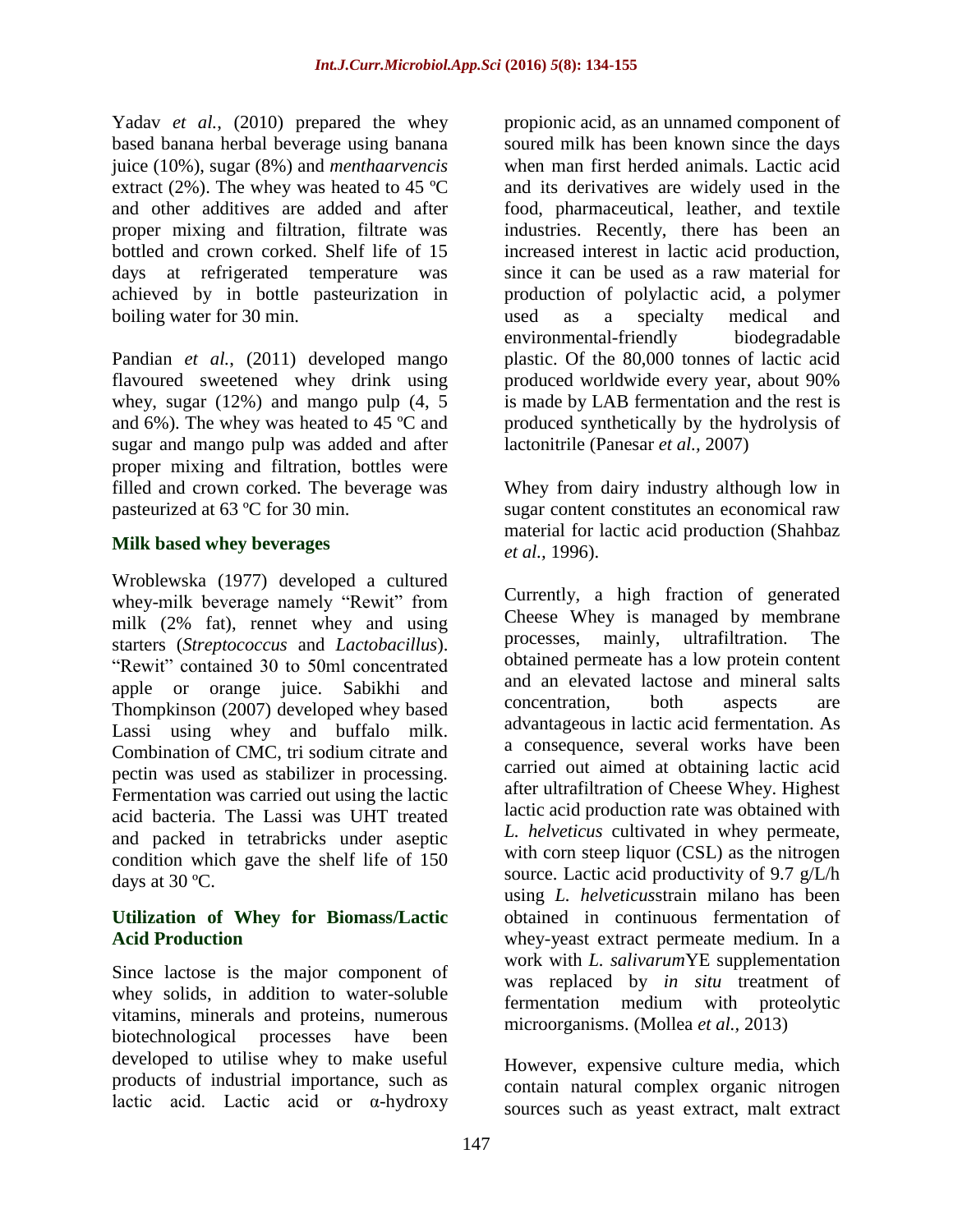and/or polypeptone, are necessary for the cultivation of lactic bacteria because nutritional requirement of lactic bacteria is very complicate. *Lactococcuslactis* especially has numerous growth requirements. The growth mechanism and the nutritional requirement of lactic acid bacteria have not been clarified yet. Recently, many workers have been studying the effects of nutrients (Amrane *et al.,* 1993; Ledesma *et al.,* 1977) on the growth and product formation of lactic bacteria. Among the nutrients contained in the culture medium for lactate fermentation, the nitrogen source such as yeast extract seems to be very important for cell growth and acid production. Some workers have reported the promotion effect of yeast extract on the growth of lactic bacteria (Aeschlimann *et al.,* 1990; Orberg *et al.,* 1984). However the growth promotion effect of these complex nitrogen sources have not been completely clarified yet (Tanaka *et al*., 1995). Growth medium of milk whey for the production of lactic acid by *Lactobacillus acidophilus* was

developed and different conditions were optimized for lactic acid production. Maximum yield of lactic acid (4.4 %) was recovered from shake medium in the presence  $0.1\%$  NaCI.  $0.1\%$  MgS $0.7H<sub>2</sub>O$ . 0.1 %  $NH_4H_2P0_4$ , 2% molasses. 0.1 % yeast extract and 2.0% corn steep liquor after 48 hours incubation at 35 ºC and pH 5.5 on orbital shaker (Shahbaz*et al.,* 1996).

16 isolates of Lactic acid producing bacteria isolated from various biological sources were inoculated in whey water (1% inoculum) and kept at  $37^{\circ}$ C in the shaker at a speed of 150 revolutions per minute for 36 h. Lactic acid production was estimated after 36 h and the strains 4a, 12a and 15b showed lactic acid production of which 12a produced the highest concentration. The amount of Lactic acid produced by 12a was 0.62 g L-1 under unadjusted condition which is comparable to previously reported strains in enriched medium (Shiphrah*et al.,* 2013).

| <b>Components</b> | <b>Sweet whey</b> | <b>Acid whey</b> | Chhana/ paneer whey |
|-------------------|-------------------|------------------|---------------------|
| Total solids (%)  |                   |                  | 6.5                 |
| Fat $(\% )$       | 0.3               | 0.1              | 0.5                 |
| Protein $(\% )$   | 0.9               | 1.0              | 0.4                 |
| Lactose $(\% )$   | 4.9               |                  | 5.0                 |
| Ash $(\%)$        | 0.6               |                  | 0.5                 |
|                   |                   |                  | (Gupta, 2000)       |

## **Table.1** Typical composition of whey

| Table.2 Types of whey based on acidity and pH |  |  |  |  |  |  |
|-----------------------------------------------|--|--|--|--|--|--|
|-----------------------------------------------|--|--|--|--|--|--|

| Type of whey            | Titratable acidity $(\% )$ | pН          |  |  |
|-------------------------|----------------------------|-------------|--|--|
| Sweet whey              | $0.1 - 0.20$               | $5.8 - 6.6$ |  |  |
| Medium acid whey        | $0.20 - 0.40$              | $5.0 - 5.8$ |  |  |
| Acid whey               | $0.40 - 0.60$              | $4.0 - 5.0$ |  |  |
| (Bund and Pandit, 2005) |                            |             |  |  |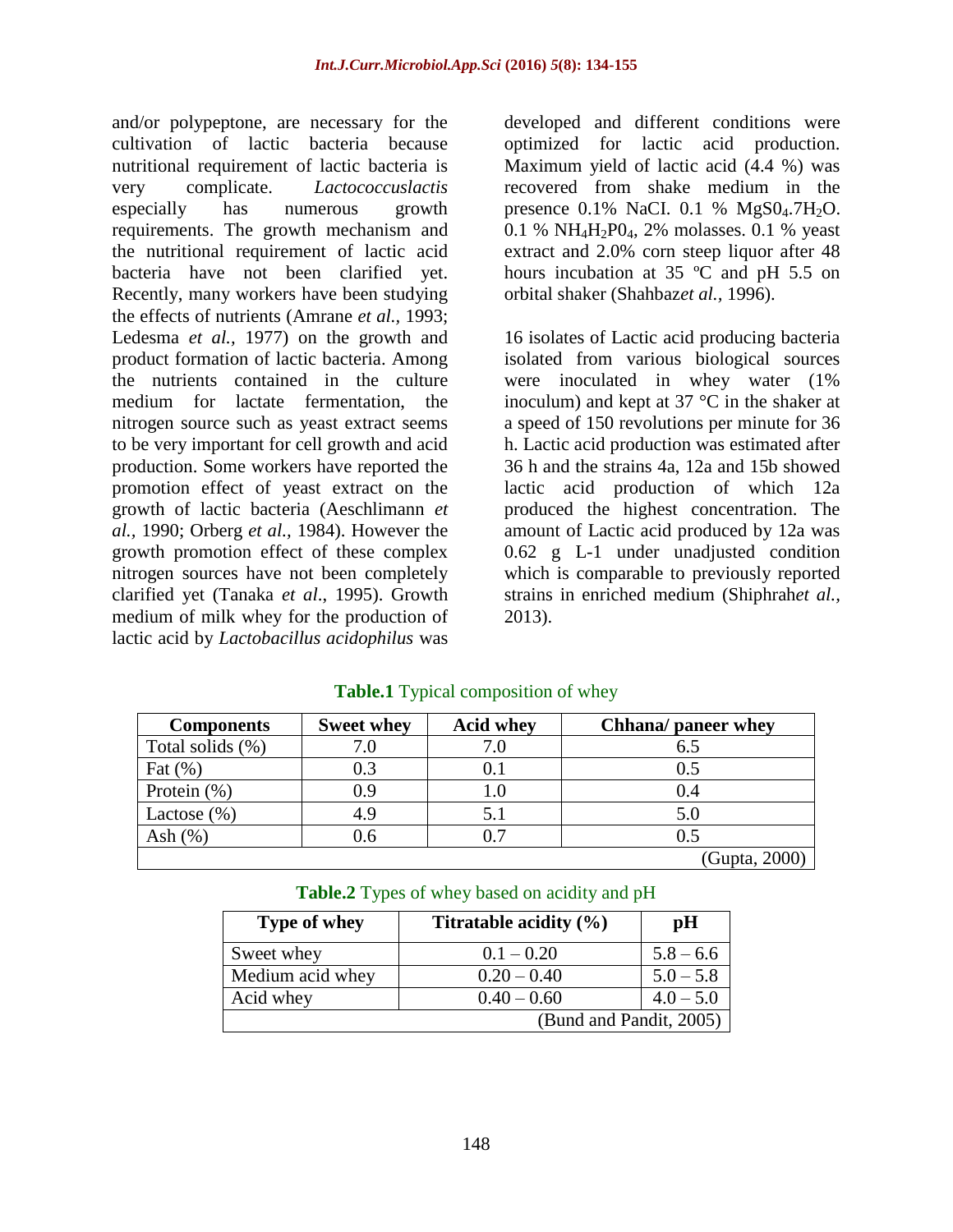|                                                      | <b>Sweet whey</b>               |                                 | <b>Medium acid whey</b> |                      | <b>Acid whey</b>     |                                |                          |
|------------------------------------------------------|---------------------------------|---------------------------------|-------------------------|----------------------|----------------------|--------------------------------|--------------------------|
| <b>Composition</b>                                   | CM<br>cheddar<br>cheese<br>whey | BM<br>cheddar<br>cheese<br>whey | <b>Paneer</b><br>whey   | CM<br>chhana<br>whey | BM<br>chhana<br>whey | <b>Casein</b><br>whey<br>(HCl) | <b>Shrikhand</b><br>whey |
| Solids $(\%)$                                        | 6.35                            | 6.87                            | 6.06                    | 6.25                 | 6.40                 | 5.95                           | 6.96                     |
| pH                                                   | 6.10                            | 6.40                            | 5.60                    | 5.50                 | 5.70                 | 4.60                           | <b>NA</b>                |
| Lactose $(\%)$                                       | 5.00                            | 5.01                            | 5.03                    | 4.86                 | 4.90                 | 4.30                           | <b>NA</b>                |
| Protein $(\%)$                                       | 0.90                            | 0.98                            | 0.30                    | 0.72                 | 0.89                 | 0.70                           | 0.38                     |
| Fat $(\% )$                                          | 0.06                            | 0.34                            | 0.13                    | 0.10                 | 0.10                 | <b>NA</b>                      | 0.43                     |
| Ash $(\% )$                                          | 0.59                            | 0.54                            | 0.60                    | 0.57                 | 0.44                 | 0.72                           | <b>NA</b>                |
| Lactic acid $(\%)$                                   | 0.13                            | 0.14                            | 0.21                    | 0.19                 | 0.20                 | 0.25                           | 0.24                     |
| Calcium (ppm)                                        | 448                             | 501.5                           | 710.65                  | 526                  | 446.3                | 1,298                          | <b>NA</b>                |
| Phosphorus (ppm)                                     | 486                             | 441.5                           | 560.5                   | 493.7                | 533.3                | 1,770                          | <b>NA</b>                |
| CM : Cow milk; BM : Buffalo milk; NA : Not available |                                 |                                 |                         |                      |                      |                                |                          |
| (Khamrui and Rajorhia, 1998)                         |                                 |                                 |                         |                      |                      |                                |                          |

**Table.3** Composition of different types of whey

Continuous mix batch bioreactors were used to investigate the effects of various concentrations  $(0, 5, 10, \text{ and } 15, \text{ g/L})$  of two nutrients (Yeast extract and Lactamine AA) on the growth of *Lactobacillus helveticus* (ATCC 15009) and the production of lactic acid from cheese whey. The results from this study showed that yeast extract was superior to Lactamine AA in its influence (improved yield and conversion efficiency) when used as nutrient during batch fermentation experiments of lactic acid production from cheese whey (Ghaly *et al.,* 2003).

Industrial fermentation of lactic acid may be limited by the availability of micro and macronutrients, which are required by lactic acid producing microbes for cellular growth and maintenance. Micronutrients are predominantly metallic ions, which are required in trace quantities as cofactors in enzymatic reactions, whereas macronutrients include nitrogen, phosphorus, potassium, sodium and sulfur and are needed mainly for the synthesis of cellular material (Amrane and Prigent, 1998). Roy *et al.,* (1987) and Aeschlimann and Von Stocker (1990)

showed the need for a complex of nutrients for *Lactobacillus helveticus*for the growth and product formation and the need to supplement cheese whey with some commercially available growth supplements. Several Studies showed that lactic acid productivity of most *Lactobacilli* is significantly improved by the addition of yeast extract, amino acids, protein concentrates, hydrolysates, vitamins and inorganic compounds such as  $(NH_4)_2HPO_4$ and  $(NH_4)_2HPO_4$  (Amrane and Prigent, 1998; Demirci *et al.,* 1998; Champagne *et al.,* 1992; and Cheng *et al.,* 1991). Other studies showed the need to supplement cheese whey with some commercially available growth supplements such as corn steep liquor, yeast extract, casamino acids, peptone, neopeptones, cane molasses and trypticase (Cheng *et al.,* 1991; Gupta and Gandhi, 1995; and Roy *et al.,* 1986, Ghaly *et al.,* 2003).

Some studies report the use of mixed cultures in lactic acid production with synergistic effects. Other research groups tried to improve LA production using r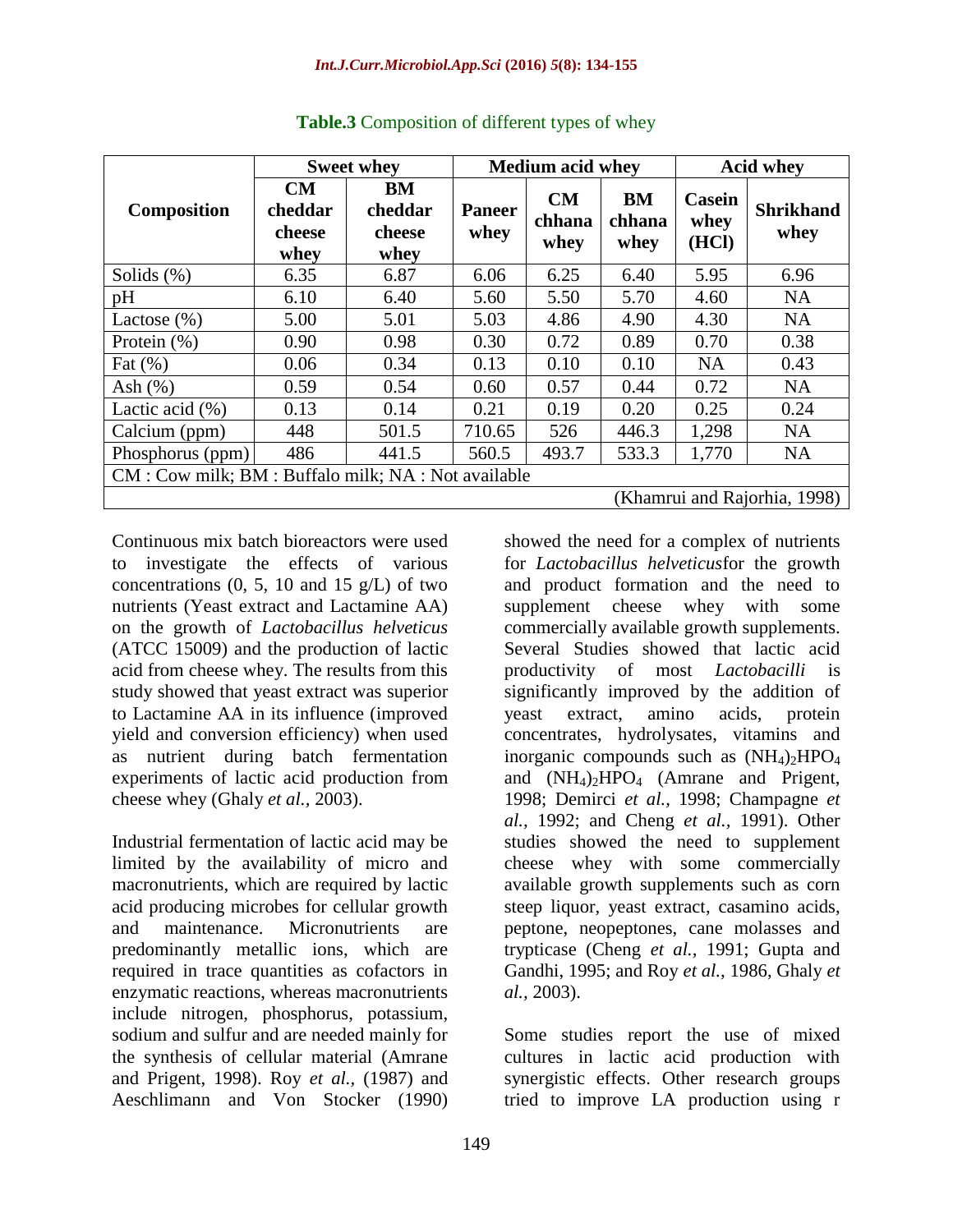*E.coli* harbouring an inducible expression plasmid containing D-lactate dehydrogenase encoding gene of *Lactobacillus plantarum* or using metabolic engineering of LAB, fungal or yeast systems, but all of these strategies, if compared with the use of mixed cultures, involve higher costs due to genetic engineering studies and the need of sterilization (Mollea *et al.,* 2013).

LAB have been immobilised by several methods on different supports (calcium alginate, k-carragenane, agar and polyacrylamide gels) and the immobilised systems have been investigated for lactic acid production from whey. A two-stage process was used for continuous fermentation of whey permeate medium with *L. helveticus* immobilised in kcarrageenan/ locust bean gum, which resulted in high lactic acid productivity (19– 22 g L−1 h−1) (Mollea *et al.,* 2013).

*L. casei*was immobilized in Ca pectate gel. A high lactose conversion (94.37%) to lactic acid (32.95 g L−1) was achieved and the cell system was found highly stable, no decrease in lactose conversion to lactic acid was observed up to 16 batches (Mollea *et al.,* 2013).

Whey is a very interesting product due to its components. Their properties, functions and chemistry structure make whey a great base for the creation of a series of new products or an ideal alternative compound to more traditional ones. In terms of whey utilization there are so many things that can be done instead of treating whey as a waste.

## **References**

Aeschlimann, A. and von Stockar, U. 1990. The effect of yeast extract supplementation on the production of lactic acid from whey permeate by *Lactobacillus helveticus*.

*Biotechnol. Lett.,* 32: 398-402.

- Affertsholt, T., Nielsen, W.K. 2003. Walk this whey. Dairy Industries International, 31-32.
- Amrane, A. and Prigent, Y. 1993. Influence of media composition on lactic acid production rate from whey by *Lactobacillus helveticus*. *Biotechnol. Mt.* 15: 239-244.
- Amrane, A. and Prigent, Y. 1998. Lactic acid production rates during different growth phases of *Lactobacillus helveticus*and whey supplemented with yeast extract. *Biotechnol. Lett.,* 20: 379-383.
- Aneja, R.P., Mathur, B.N., Chandan, R.C. and Banerjee, A.K. 2002. Heat acid coagulated Products. Tech of Indian Milk Products. Delhi, India. Cited from:www.indianmilkproducts.com.
- Anon. 1982. Corning/Kroger combines technology to exploit lactosehydrolyzed whey. *Food Dev*. 16:34- 5.
- Brandao. 2006. XXII Inter american Congress of Chemical Engineering and Argentinian Congress of Chemical Engineering. "Innovations and management for sustainable development." Cited fro[mhttp://www.aaig.org.ar/formcon](http://www.aaig.org.ar/formcongress2006/papers/14b/14b-640.pdf) [gress2006/papers/14b/14b-640.pdf](http://www.aaig.org.ar/formcongress2006/papers/14b/14b-640.pdf)
- Bund, R.K. and Pandit, B.A. 2005. Isolating proteins from whey, *Modern Food Processing*, 1: 36.
- Champagne, C.P., Martin, N., Couture, R., Gagnon, C., Jelen, P. and Lacroix, C. 1992. The potential of immobilized cell technology to produce freeze-dried, phageprotected cultures of *Lactobacillus lactis*. *Food Res. Int.,* 25: 419-427.
- Chandra, B.N. 1980. Utilization of whey obtained in the manufacture of chhana as an ingredient in cereal foods and beverages. M. Tech thesis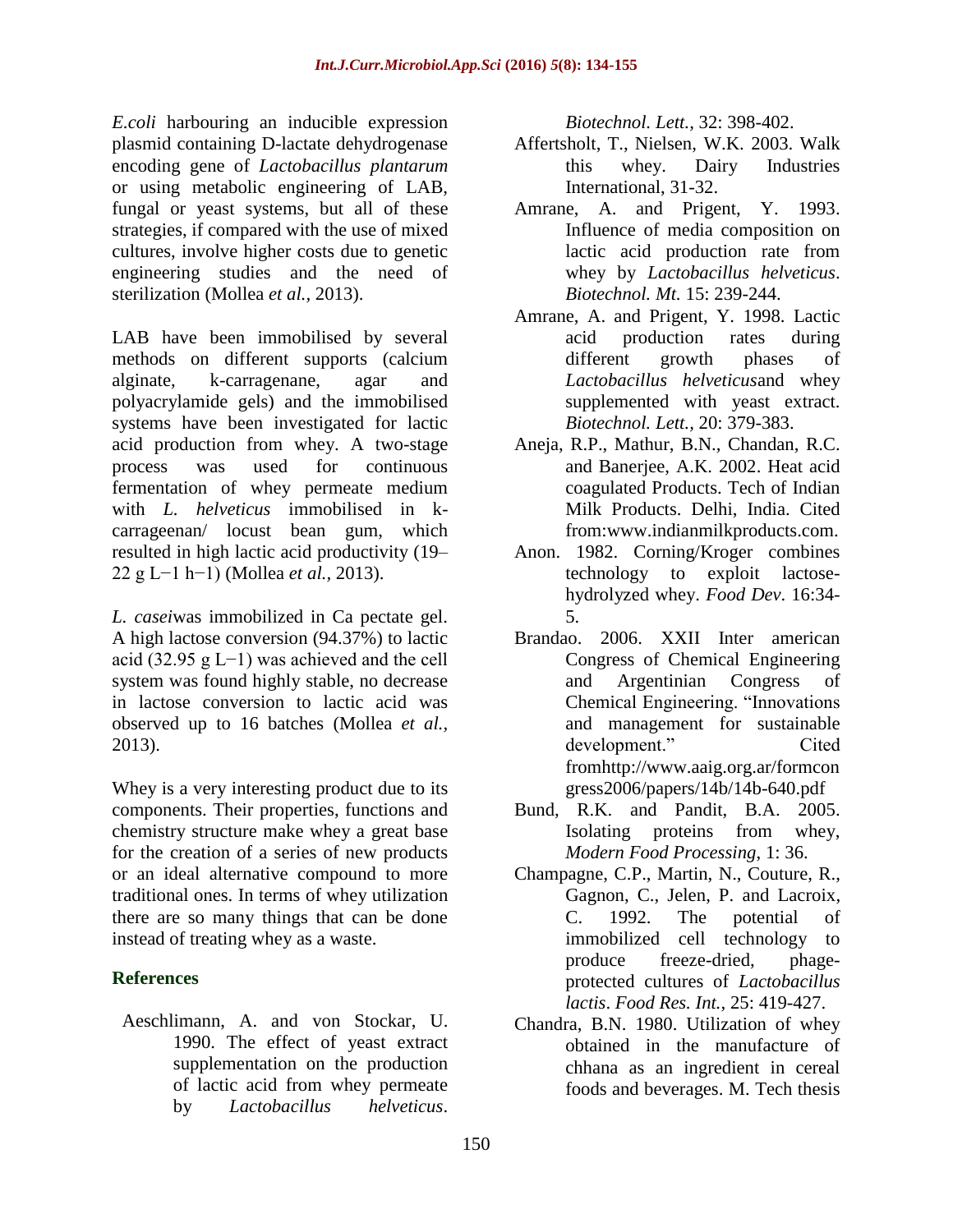submitted to the national Dairy Research Institute, Bangalore.

- Cheng, P., Mueller, R.E., Jaeger, S., Bajpai, R. and Lannotti, E.L. 1991. Lactic acid production from enzyme-thinned corn starch using *Lactobacillus amylovorus*. *J. Industrial Microbiol.,* 7: 27-34.
- Chiu, C.P. and Kosikowski, F.V. 1985. Hydrolyzed lactose syrup from concentrated sweet whey permeate. *Dairy Sci*., 67: 16-22.
- Choudary, P.L. and Sandey, K.K. 2009. Sensory characteristics of wheymango herbal (cardamon) beverage. *Indian J. Dairy Sci.,* 62: 20-23.
- Clark, D. 2004. Cheese whey utilization. In: Total food – Exploiting co products-minimizing waste, Waldron K, Faulds C & Smith A (eds), Proceeding of workshop on Total Food, Institute of Food Research, Norwich, UA, pp 132- 143.
- Clark, W.S. 1987. Status of whey and whey products in the USA today. *Bull. Int. Dairy Fed*., 212: 6-1l.
- Cruz, A.G., Santana, De., Macchione, M. M., Teixeira, A. M. and Schmidt, F. L. (2009). Milk Drink Using Whey Butter Cheese (queijomanteiga) and Acerola Juice as a Potential Source of Vitamin C. *Food Bioprocess Technol.,* 2: 368-373.
- Delaney, R.A.M. 1981. Recent developments in the utilization of whey. *Cult. Dairy Prod. J.,* 16: 11- 22.
- Demirci, A., Pouetto, L., Lee, B. and Hinz, P.H. 1998. Media evolution in repeated batch lactic acid fermentation with *Lactobacillus plantarum*and *Lactobacillus casei. J. Agril. Food Chem*., 46: 4771- 4774.
- Deosarkar, S.S. 2004. Preparation of lactose hydrolyzed whey beverage.M.Sc. Thesis submitted to Anand Agricultural University, Anand, India.
- Divya and Archana, k. 2009. Effect of different temperatures, timings and storage periods on the physicochemical and nutritional characteristic of whey-guava beverage. *World J. Dairy Food Sci.¸*4: 118-122.
- Drgalic, I., Tratnik, L.J. and Bozanic, R. 2005. Growth and survival of probioticbacteria in reconstituted whey. *Lait.* 85: 171-179.
- Dubey, R.P., Divya and Dubey, R. 2007. Effect of different treatments on the physico-chemical and nutritional characteristics of whey-guava beverage. *Indian Res. J. Ext. Edu*., 7: 27-29.
- Duric, M., Caric, M., Milanovic, S. Tekic, M. and Panic, M. 2004. Development of whey based beverages. *European Food. Res. Technol.,* 219: 321-328.
- Fox, P.F., Guinee, T.P., Cogan, T.M. and McSweeney, P.L.H. 2000. Fundamentals of cheese science, Aspen Publishers, Gaithersburg.
- Fox, P.F. and McSweeney, P.L.H. 1998. In: Dairy chemistry and Biochemistry, published by Blakie Academic and Professional, London, UK. 188-190.
- Gagrani, R.L., Rathi, S.D. and Ingle, U.M. 1987. Preparation of fruit flavoured beverage from whey. *J. Food. Sci. Technol.,* 24: 93-94.
- Gallardo-Escamilla, F.J., Kelly, A.L. and Delahunty, C.M. 2005. Sensory Characteristics and Related Volatile Flavor Compound Profiles of Different Types of Whey, *J. Dairy Sci*., 88: 2689–2699.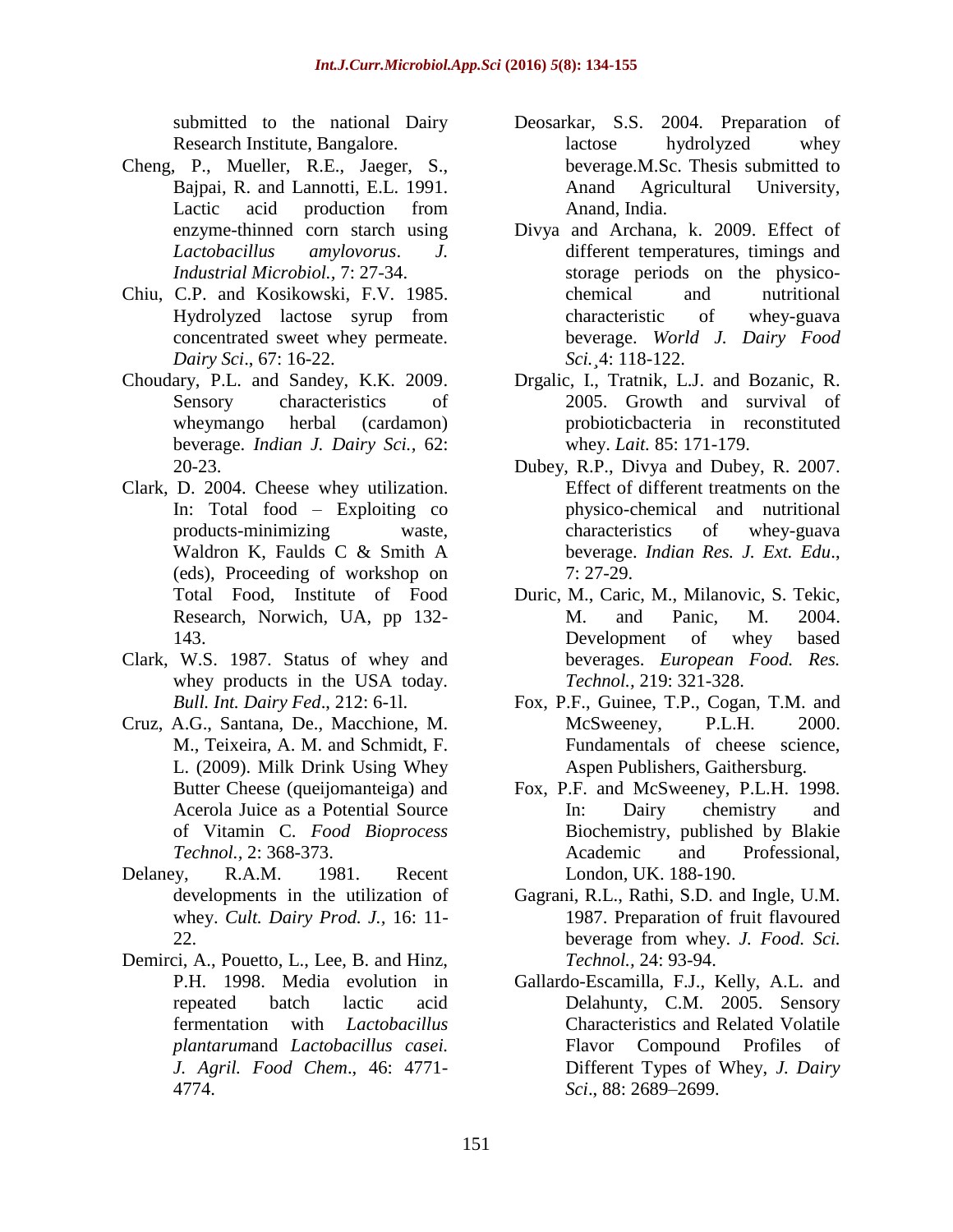- Gandhi, D.N. 1989. Whey utilization for beverage production. *Indian Dairyman,* 41: 35-37.
- Ghaly, A.E., Tango, M.S.A. and Adams, M.A. 2003. Enhanced lactic acid production from cheese whey with nutrient supplement addition Agricultural Engineering International: the CIGR J. Scientific Res. Development. Manuscript FP 02 009.
- Gillies, M.T. 1974. Whey Processing and Utilization. Noyes Data Corporation, Park Ridge, NJ, USA, 20-3.
- Gonzalez-Siso, M.I. 1996. The biotechnological utilization of cheese whey: A review, *Biores. Technol*., 57: 1–17.
- Gupta, R. and Gandi, D.N. 1995. Effect of supplementation of some nutrients in whey on the production of lactic acid. *Indian J. Dairy Sci.,* 48: 636- 641.
- Gupta, V.K. 2000. Overview of processing and utilization of dairy by products. *Indian Dairyman,* 52: 55-59.
- Gupta, V.K. 2008. Overview of production, processing and utilization of dairy by- products in compendium on technological advances in the utilization of dairy by-products. Short course organized by centre of advanced studies, Dairy Technology division, NDRI, Karnal, India
- Harju, M. 1987. Lactose hydrolysis. *Bull. Int. Dairy Fed*., 212: 50-55.
- Hobman, P.G. 1984. Review of processes and products for utilization of lactose in deproteinated milk serum. *J. Dairy Sci.,* 67: 2630-53.
- Homer, C. 1986. Eliminating a disposal problem. *Dairy Foods*, 87: 69.
- Hoogstraten, J.J. 1987a. The marketing of whey products: A view from Europe

'J'aideux amours'. *Bull. International Dairy Fed.*212: 17-20.

- Hoogstraten, J. J. (1987b). Trends in whey utilization. *IDF Bull.,* 17: 212-215.
- Iniquez, C. and Vera, C. 1999. Flavoured beverage prepared with buffalo milk whey. *Alimentaria.* 36: 73-75. Cited from *Dairy Sci. Abstr*., 61: 3787.
- Jayaprakasha, H.M. 1992. Membrane processing application for production of whey protein concentrates. Ph. D thesis, National Dairy Institute, Deemed University, Karnal, India.
- Jayaprakasha, H. M., Ananthakrishnan, C. P., Atmaram, K. and Natarajan, A. M. 1986. Preparation of soft drink from clarified and deproteinated whey.*Cherion,* 15: 16-19. Cited from *Dairy Sci. Abstr.,* 49: 202-205.
- Jelen, P. 1979. Industrial whey processing technology: An overview. *J. Agric. Food Cherion.*27:658-61.
- Jelen, P. 2002a. Whey: composition, properties, processing and uses. In: Frncic, F.J (ed) Encyclopedia of Food Science and Technology, 4:2652-2661.New York.
- Jelen, P. 2002b. Whey: composition, properties, processing and uses. In: Frncic, F.J (ed) Encyclopedia of Food Science and Technology, 4:2652-2661.New York.
- Jelen, P. 2003. Whey processing. In: Encyclopedia of Dairy Sciences , Roginski H, Fuquay JW & Fox PF (eds), 4: 2739–2751.
- Jelen, P. and Le Maguer, M. 1976. Feasibility evaluation of cheese whey processing in small plants. *Dairy Sci*. 59: 1347-52.
- Jelen, P. 1992. Whey cheese and beverages. In: *Whey and lactose processing.*
- Khamrui, K. 2000. Development of technology for concentrated and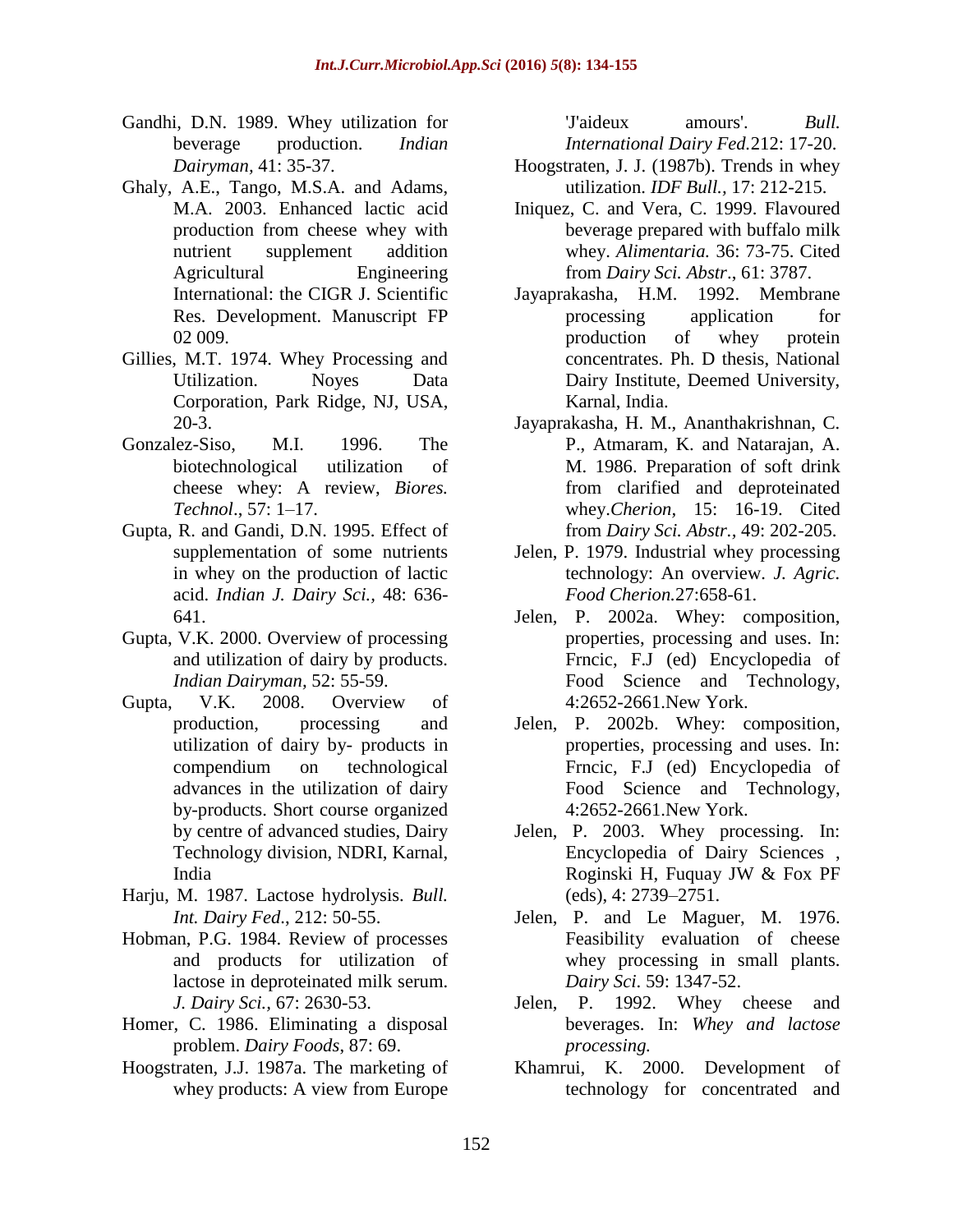dried whey based fruit juice beverage. Ph. D., Thesis submitted to National Dairy Research Institute, Karnal, India

- Khamrui, K. and Rajorhia, G. S. 1998. Making profit from whey, *Indian Dairyman*, 50:13-17.
- Koffi, E., Shewfelt, R. and Wicker, L. (2005). Storage stability and sensoryanalysis of UHT processed whey-banana beverages. *J. Food. Quality.* 28:386-401.
- Ledesma, O. V., Aida, P.D., Ruiz, H. and Oliver, G. 1977. A synthetic medium for comparative nutritional studies of *Lactobacilli. J. Appl. Bacterial.* 42: 123-133.
- Luhovy, B. L., Akhavan, T. and Anderson, G. H. 2007. Whey proteins in theregulation of food intake and satiety. *J. Am. Coll. Nutr.* 26: 704S-712S.
- Macedo, R. F., Socool, C. R. and Freitas, R. J. S. 1998. Production of low cost beverage with soymilk, buffalo cheese whey and cow milk fermented whey *Lactobacillus caseishirota* and *Bifidobacterium adolescentis. J.Scientific Industrial Res.* 57: 679-785.
- Madhavi, T. V. 2009. Development of synbiotic whey drink. M.sc. Thesis submitted to Anand Agricultural University, Anand, Gujarat.
- Marwaha, S. S. and Kennedy, J. F. 1988. Review: Whey pollution problem and potential utilization. *International J. Food Sci. Technol*. 23: 323–336.
- Miglioranza, L. S., Matsuo, H., Caballero-Cordoba,.T., Dichi, G. M., Cyrino, J. B.,Oliveira, E. S., Martins, I. B. N., Polezer, M. S. and Dichi, I. 2003. Effect of long-term fortification of whey drink with ferrous bisglicinate on anemia

Prevalence in Children and Adolescents fromDeprived Areas in Londrina, Paring, Brazil, *Nutrition.*  19: 419-421.

- Miller, G. 2005. Healthy growth ahead for welness drinks. *Fd. Technol.* 59:21- 26.
- Mollea, C., Marmo, L. and Bosco, F. 2013. Valorisation of Cheese Whey, a By-Product from the Dairy Industry. *[Agril. Biological Sciences,](http://www.intechopen.com/subjects/agricultural-and-biological-sciences)* 549-588
- Morr, C. V. 1984. Production and use of milk proteins in food. *Food Technol*. 38:39-48.
- Naik, Y. K., Khare, A., Choudhary, P. L., Goel, B. K. and Shrivastava, A. 2009. Studies on Physico-chemical and Sensory Characteristics of Whey Based Watermelon Beverage. *Asian J. Research Chem.* 2: 57-59.
- Nielsen, W. K., Morten, A. O. and Lihme, A. 2002. Expanding the frontiers in separation technology. Scandinavian dairy Information.2
- Oborn, R. and Piggott, K. L. 1968. A review of methods available for whey utilization in Australia. *Aust. J. Dairy Technol*.23: 131.
- Onwulata, C. I. and Huth, P. J. 2008. Whey proteins and peptides in human health. In: Whey processing, functionality and health benefits. Published by Wiley-Blackwell. IFT press. Lowa, USA. 285-309.
- Orberg, P. K. and Sandine, W. E. 1984.<br>Autolysate of whey-grown of whey-grown *Kluyveromyces fragilis*as a substitute for yeast extract in starter culture media. *J. Dairy. Sci.,*67: 37- 43.
- Palmer, G.M. and Marquardt, R.F. 1978. Modern technology transforms whey into wine*. Food Prod. Development.* 12: 31-34.
- Pandian, C., Villi, R. A. and Chandirasekaran, V. 2011.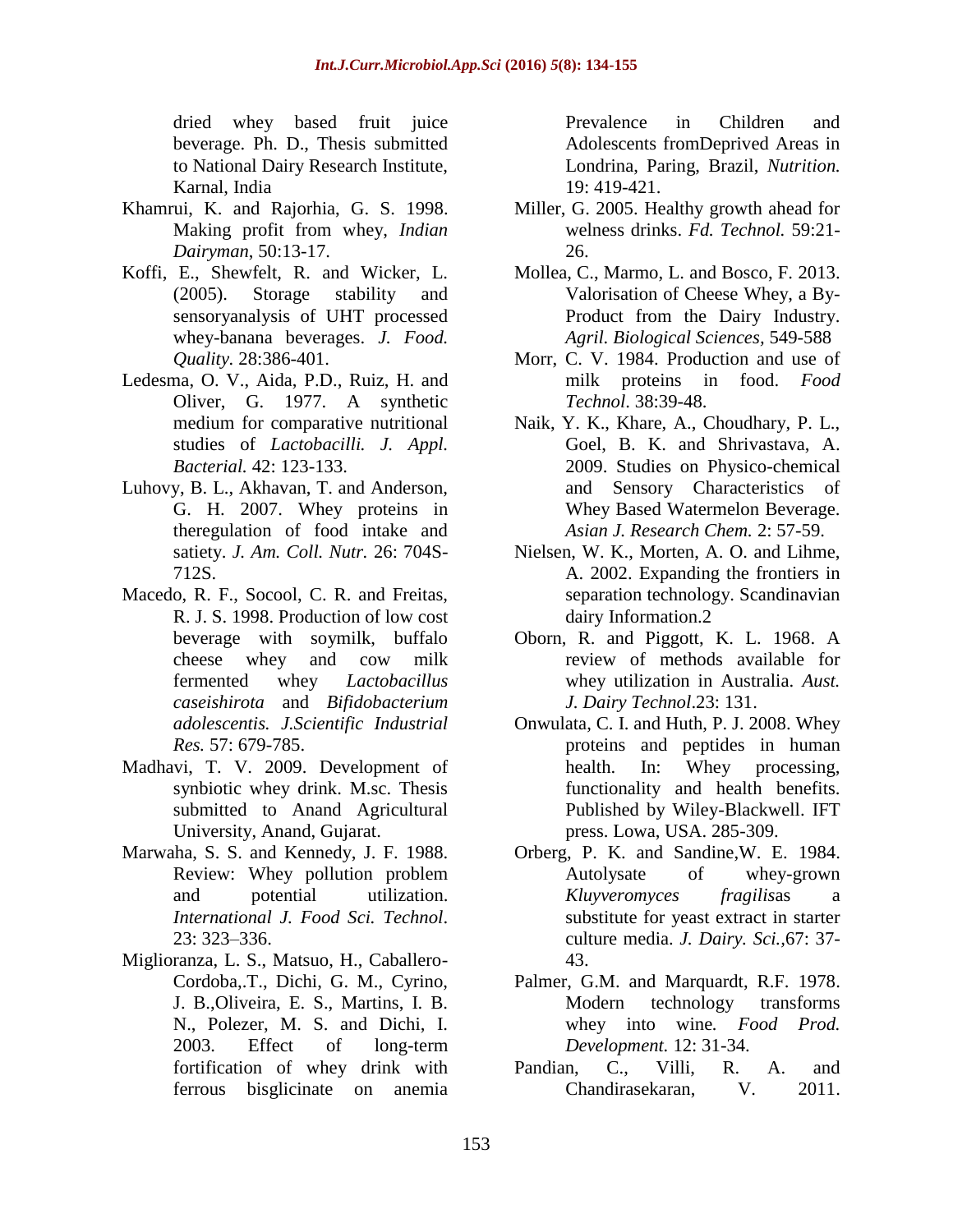Development of mango flavoured sweetened whey drink. *JIVA.* 9: 35- 37.

- Panesar, P.S., Kennedy, J. F., Gandhi, D. N.and Bunko, K. 2007. Bio utilisation of whey for lactic acid production. *Food Chem.* 105: 1–14
- Patel, K. S. (2012). Development of selfcarbonated probiotic whey beverage. M.Tech. Thesis Submitted to Anand Agricultural University, Anand, Gujarat.
- Prendergast, K. 1985. Whey drinks technology, processing and marketing. *J. Soc. Dairy Technol*. 38: 103-104.
- Reddy, G. J., Rao, B. V. R., Reddy, K. R. S. and Venkayya, D. 1987. Development of a whey beverage. *Indian J. Dairy Sci.* 40: 445-450.
- Renner, E. 1986. Nutritional aspects of fermented milk products. *Cultured Dairy Prod. J.*5: 6-13.
- Rezek Jambrak, A., Mason, T.J., Lelas, V., Herceg, Z., Ljubic-Herceg, I. 2008. Effect of ultrasound on solubility and foaming properties of whey protein suspensions. *J. of Food Eng.*86: 281-287.
- Roy, D., Goulet, J. and LeDuy, A. 1986. Batch fermentation of whey ultrafiltrate by *Lactobacillus helveticus* for lactic acid production. *Applied Microbiol. Biotechnol.* 24: 206-213.
- Roy, D., LeDuy, A. and Goulet, J. 1987. Kinetic of growth and lactic acid production from whey permeate by *Lactobacillus helveticus*. *Canadian J. Chemical Eng.*68: 597-603.
- Sabikhi, L. and Thompkinson, D. K. 2007. A whey based lassi like beverage. *Indian Pattern* 1733/DEL/2007
- Sahu, C., Patel, S., Choudhary, P.L. 2006. Technology for manufacture of whey based mango-herbal

(lemongrass) beverage. *J. Food Sci. Technol*. 42: 421-424.

- Shahbaz, M, Asgher, M. &Yaqub, M. 1996. Production Of Lactic Acid From Milk Whey By *Lactobacillus Acidophilus Pak. Agri. Sci.* 33: 1-3
- Sherwood, S. 2007. Protein beverage and method for making the same.US Patent US 7906/160 B2.
- Shiphrah, V. H., Sahu, S., Thakur, A. R. and Chaudhuri, S. R. 2013. Screening of bacteria for lactic acid production from whey water. *American J. Biochem. Biotechnol*., 9: 118-123
- Shukla, F. C., Sharma, A. and Bakshi, A. K. 2000. Studies on the preparation offruit juice beverages using milk by-products. In: *Souvenir, International Conference on Processed Foods for 21st Century*, January 14-16,2000, Calcutta, India. Abst. No. FPE-XXVIII/B.
- Sienkiewicz, T. and Riedel, C.L. 1990. Whey and Whey Utilization: possibility for utilization in agriculture and food stuff,  $2<sup>nd</sup>$  ed. Th. Mann, Germany. pp 1-379.
- Singh, S., Ladkhani, B. G., Kumar, A. and Mathur, B. N. 1994. Development of whey based beverages. *Indian J. Dairy Sci.*47: 586-590.
- Sprossler, B. and Plainer, H. 1983. Immobilized lactase for processing whey. *Food Technol*., 37:93-95.
- Tanaka, K., Ohta, T.and Ishizaki, A. 1995. Effect of Nitrogen Sources in Culture Medium on L-Lactate Fermentation Employing Lactococcus *Zactis*IO-1. *J. Fac. Agr., Kyushu Univ.*39:131-138.
- Teixeira, A. A., Johnson, D. E. and ZalI, R. 1983a. Outlook for whey as an ingredient. *Food Eng.*55: 106-108.
- Teixeira, A. A., Johnson, D. E. and Zall, R. R. 1983b. New uses for lactose